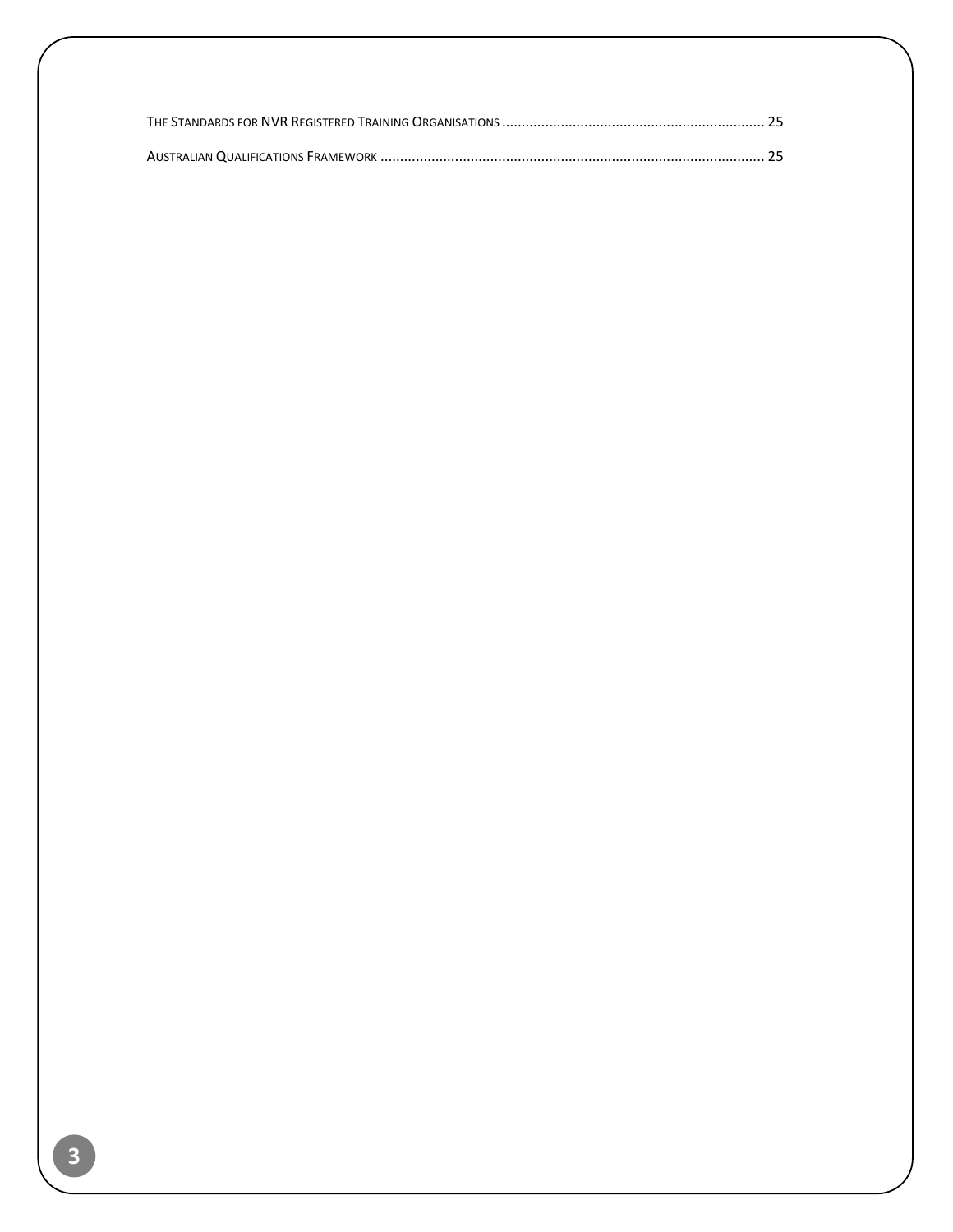<span id="page-4-0"></span>Simple Solutions Training and Consulting (Simple Solutions) is an experienced training organisation that provides training and consultancy services to the aged care, disability and community sectors.

Simple Solutions prides itself on providing practical, evidence-based education services that support the implementation of person-centred care by their students and that encourages continuous quality improvement and lifelong learning.

Simple Solutions is a Registered Training Organisation and we deliver nationally recognised training and assessment services in the following qualifications:

- Certificate III in Individual Support
- Certificate IV in Disability
- **•** Certificate IV in Leadership and Management

# <span id="page-4-1"></span>CONTACT DETAILS

| Mail   | <b>PO Box 348</b><br>Hervey Bay QLD 4655 |
|--------|------------------------------------------|
| Phone  | 07 4325 4455                             |
| Fax    | 07 4128 7219                             |
| Email: | info@simplesolution.com.au               |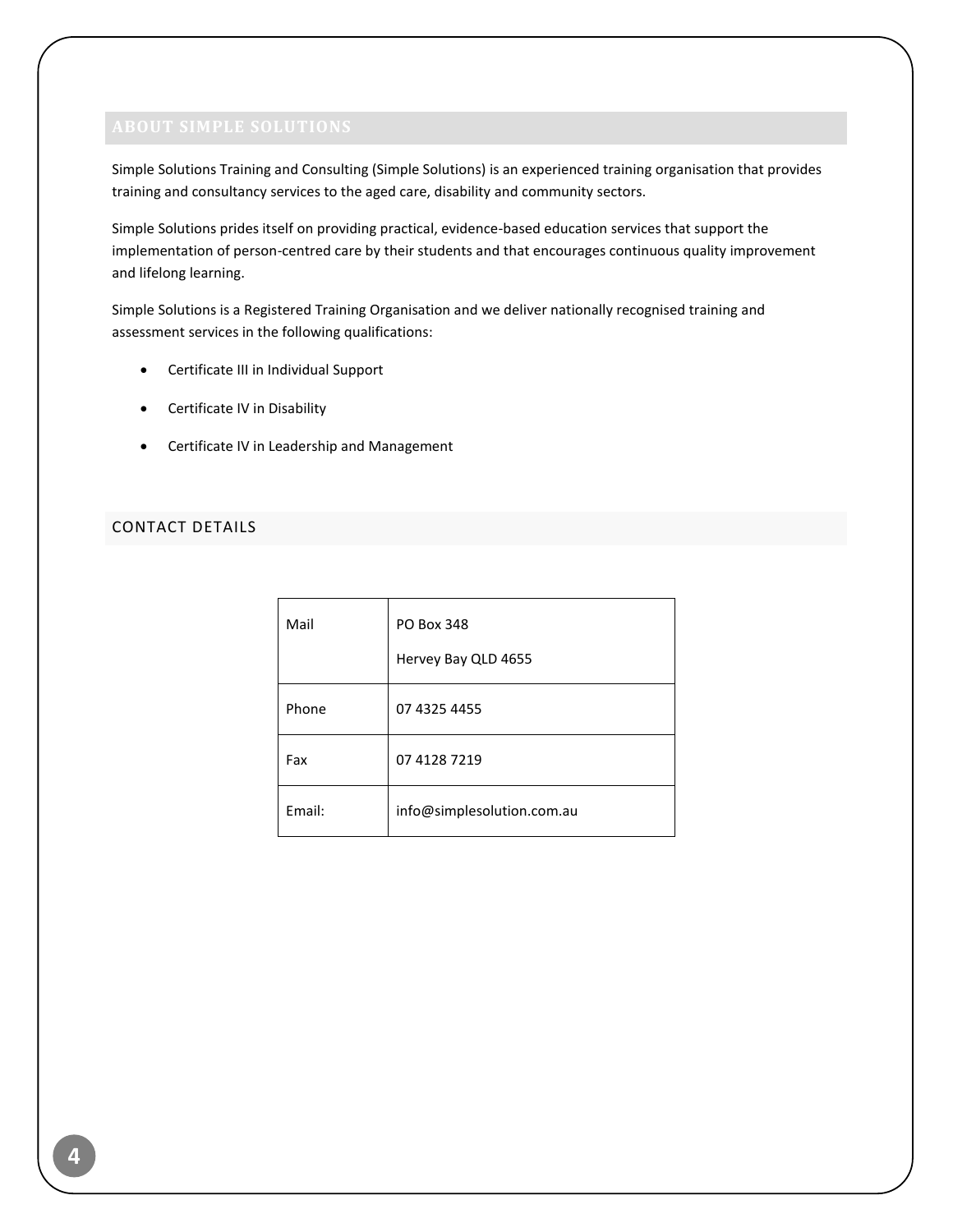# <span id="page-5-1"></span><span id="page-5-0"></span>CODE OF PRACTICE

Simple Solutions Training and Consulting (Simple Solutions) is committed to integrating Access and Equity principles within all services provided to our clients. All staff recognise the rights of students/clients and provide information, advice and support that is consistent with our rules and this Code of Practice.

Regardless of cultural background, gender, sexuality, disability or age you have the right to study in an environment that is free from discrimination and harassment; and to be treated in a fair and considerate manner while you are studying with us.

If, at any time, you feel that we are not abiding by our Code of Practice then report your complaints to your trainer or to Simple Solutions' Chief Executive Officer (CEO). Simple Solutions' policy on handling student complaints is contained in the student handbook.

# <span id="page-5-2"></span>CUSTOMER SERVICE

Simple Solutions is committed to providing exceptional customer service and quality training and assessment services and products. We endeavour to make sure that all courses and workshops listed on our website, or through any other advertising media, are currently available and pricing is true and correct. In the event that a course place is not available or we are unable to fulfill a student's request we will notify the individual concerned within 10 business days of start date to arrange a mutually agreeable alternative time for training, or a full refund.

### <span id="page-5-3"></span>PRIVACY AND CONFIDENTIALITY

Simple Solutions will not disclose any information that we gather to any unauthorised third party. We use the information collected only for the services we provide and to provide you with relevant up to date information on Simple Solutions products and services. No client information is shared with organisations outside Simple Solutions except in the case of mandatory reporting obligations or compliance audits.

### COLLECTING PERSONAL INFORMATION

Personal information is defined as information or opinion, whether true or not, about whose identity can be ascertained from the information or opinion. Personal information must be collected with the individual's consent. Questions cannot be asked nor information gained just for personal interest, nor can they be gained for a purpose that has not been disclosed to the individual. Only lawful and fair means must be used to collect information. Personal information can only be collected directly from an individual or another authorised person such as an employer when it is reasonable and practical to do so, and is not unduly inconveniencing the individual, and only when it is necessary for service activities such as training and assessment. Where personal information must be collected the individual about whom the information is being collected must be informed of:

- Our contact details;
- How they can access the information;
- Why the organisation or individual is collecting information about them;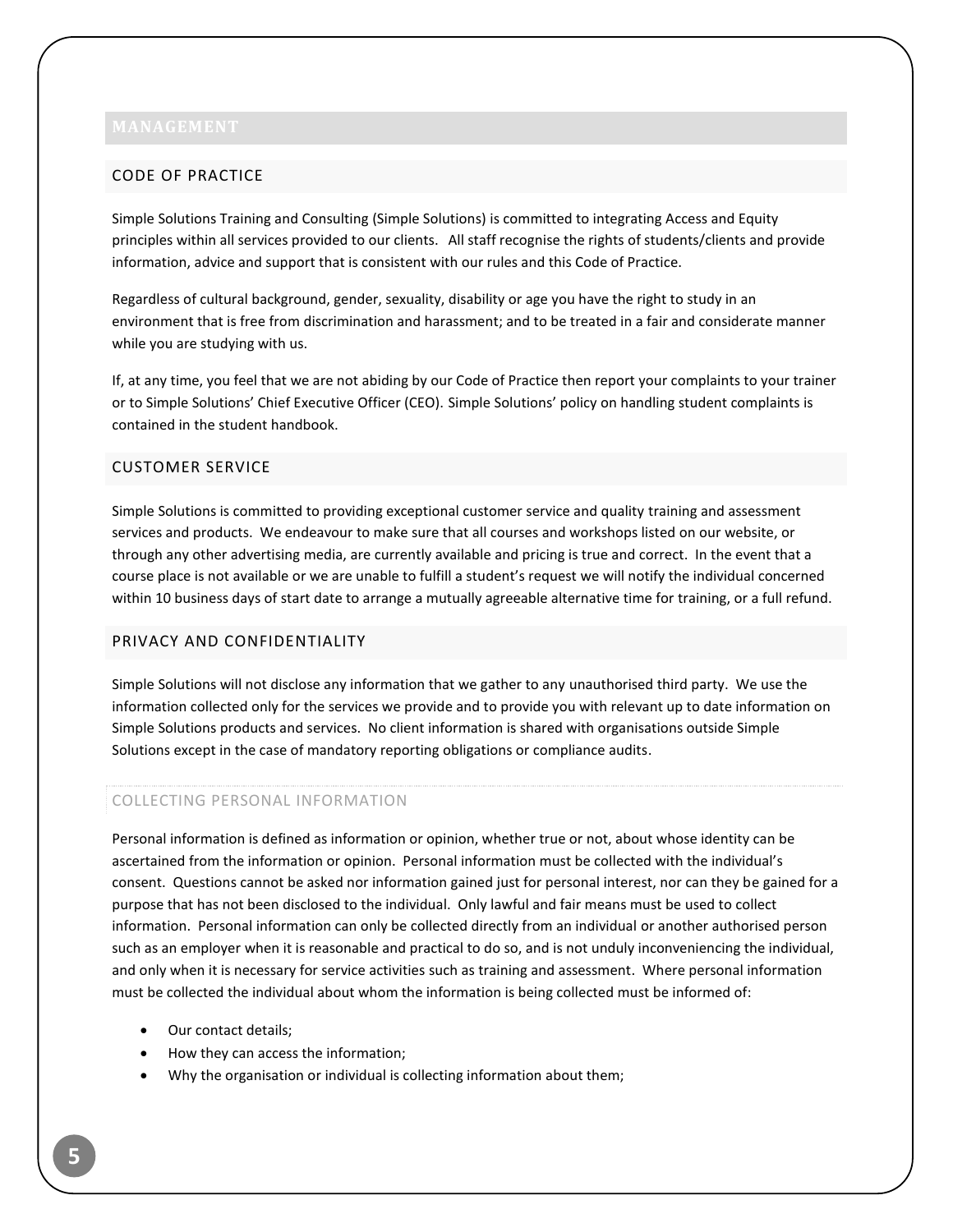- How the information will be used or disclosed;
- Any law regarding the collection of the information and the consequences of not providing the information.

Even if an individual's personal information is collected from someone else the individual must still be made aware of all the information stated above.

# USE AND DISCLOSURE

Information can only be used or disclosed for its original purpose of collection. Information will only be used or disclosed for other or secondary purposes when one or more of the following circumstances apply:

- The individual has consented to its use for a secondary purpose;
- The secondary purpose is related to the primary purpose and the individual would reasonably expect the service to use or disclose the information for that secondary purpose such as during a compliance audit or for assessment purposes;
- Information given indicates potential or intent to harm others or self or commit a criminal act;
- Information given results in the disclosure of a child protection issue;
- Information given results in the identification of potential abuse, assault or neglect;
- The use or disclosure is required by law.

If disclosure of personal information is necessary the person involved in making the disclosure must make a written note of such a disclosure in the journal entry of the relevant person on WiseNet.

# <span id="page-6-0"></span>DATA SECURITY

Simple Solutions will take reasonable precautions to protect personal information so that it is not misused, lost, accessed by unauthorised people, modified or disclosed.

# STUDENT FILES

All personal and identifying information shall be regarded as confidential between Simple Solutions and the student except under the "Use and Disclosure" component of this policy.

All students have the right of access to their files.

If required, Personal Information relating to the student may only be discussed with the CEO. The exceptions to this are:

- a) Where the student consents in writing to the release of information;
- b) A Report is being made regarding a child protection issue;
- c) Information has to be given to comply with legal requirements;
- d) Where a student discloses intent/action to harm others or self.

The file is and remains the property of Simple Solutions should only leave the premises under subpoena by a court.

The CEO shall be notified prior to student access to any file.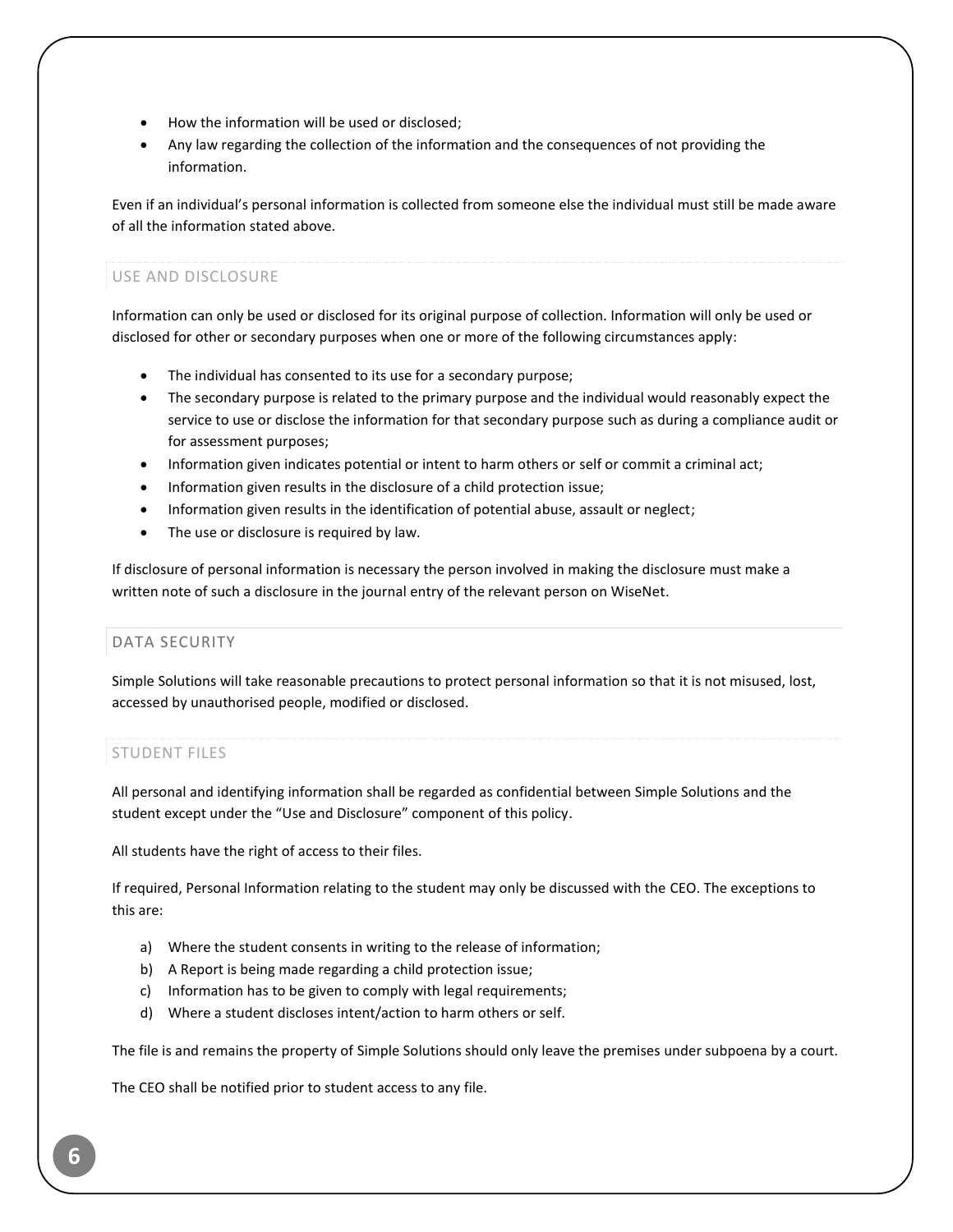An employee in a supervisory position or their delegate shall be present to assist the student when accessing information in his/her file.

Written permission from the student must be obtained before information in a file is transmitted to another professional person. This may require consent from a parent or guardian in the case of a person who cannot demonstrate an understanding of the concepts of consent, personal information and privacy.

Information required for statistical purposes, research and evaluation will not identify individuals and wherever possible students shall be informed for what purpose information is being collected.

A breach of confidentiality will result in disciplinary action, including suspension or dismissal.

### <span id="page-7-0"></span>ACCESS AND CORRECTION

Simple Solutions will take all reasonable steps to allow people to access their personal information unless the law does not allow it.

Access will be arranged within five (5) working days of a request.

Simple Solutions may deny access if there is, in the considered opinion of the CEO and relevant staff member/s jointly, that:

- a) Providing access would pose a serious or imminent threat to the life or health of any individual;
- b) The privacy of others would be unreasonably affected;
- c) The request is shown to be frivolous or vexatious;
- d) The personal information relates to existing or anticipated legal proceedings with the individual and the information would not be discoverable through discovery;
- e) Providing access would be unlawful or denying access is required and authorised by law;
- f) Providing access would be likely to prejudice an investigation of unlawful activity or law enforcement, public revenue protection, prevention and remedying of seriously improper conduct, or preparation or conduct of court or tribunal proceedings, either by or on behalf of an enforcement body.
- g) An enforcement body performing a lawful security function requests denial of access to protect national security.

Simple Solutions will always explain reason/s for denial of access.

When information held is found to be incorrect, or shown by an individual to be incorrect, it will then be corrected.

If an individual requests the correction of information held about them and Simple Solutions does not believe it is incorrect then it will be explained to the individual why the information will not be corrected. If requested, Simple Solutions will keep a statement from the individual on file noting their view that the information is not correct.

### PRIVACY COMPLAINTS

An individual has a right to make a complaint about their treatment in regards to any part of Simple Solutions' privacy policy and procedures.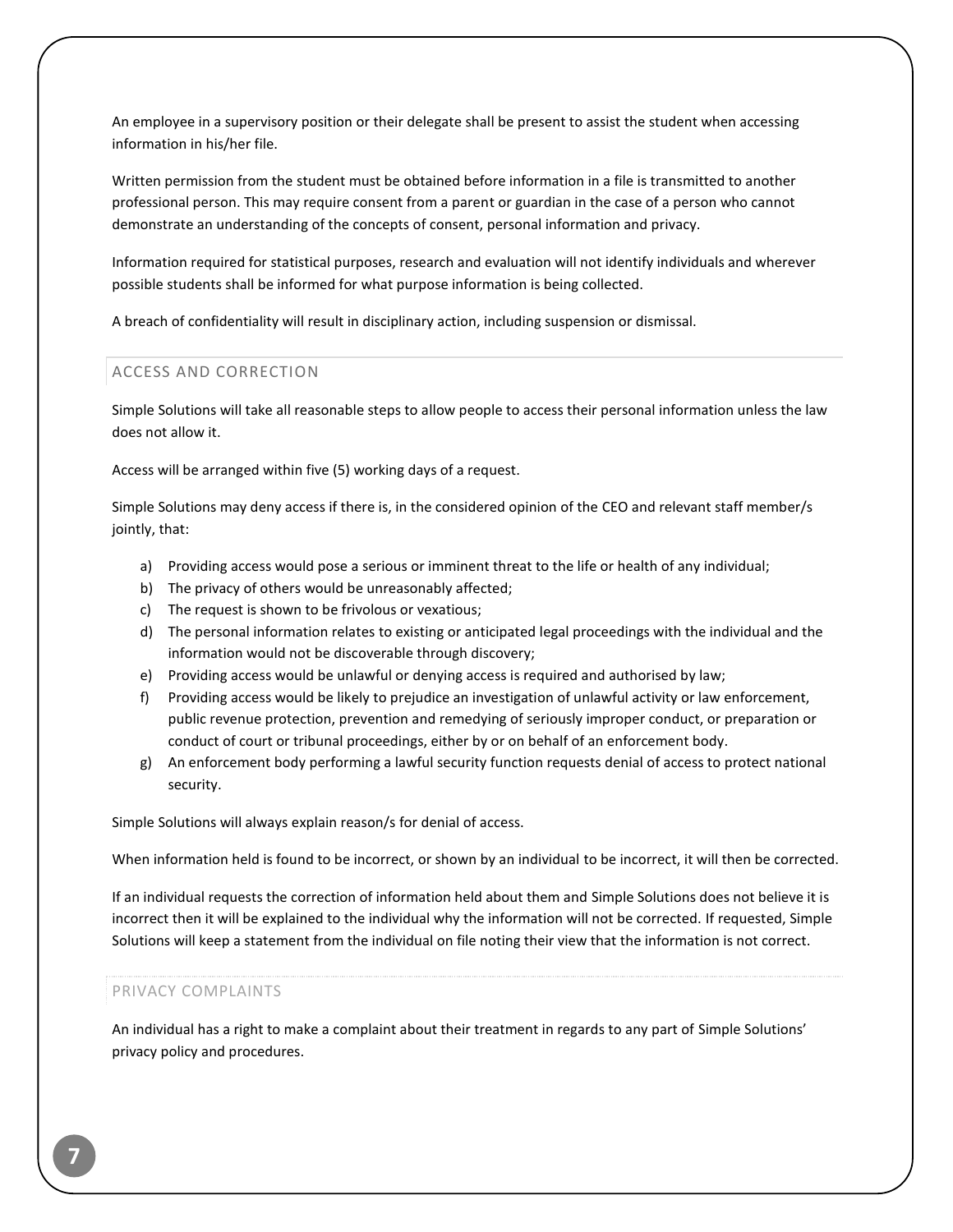# <span id="page-8-0"></span>COMPUTER AND INTERNET USAGE

Simple Solutions promotes the use of a range of technologies and provides these technologies to students through the Learning Lounge.

- Computers, iPads, smartphones, computer files, computer software, apps and the email system are the property of Simple Solutions and, subject to the following exception, are intended to be used only for company business including study purposes for students.
- Whilst the occasional use of computers for personal purposes will be tolerated (provided this is not otherwise a breach of this Policy), you must not do so excessively or allow such conduct to interfere with your normal studies.
- The computer and email system must not be used in a manner that is disruptive or offensive to others.
- It will be a breach of this policy to access, download or send objectionable material including:
	- o pornography, including child pornography. You should be aware that accessing, downloading or sending child pornography is a criminal offence;
	- o material involving the instructions or promotion of crime, violence, hate or discrimination;
	- o material involving an offensive description of violence to compel sexual conduct;
	- o material involving sexually degrading acts;
	- o material that is defamatory and/or vilifies any person or group.
- You must not download, view or send spam, junk mail or pop-ups because they may contain viruses, worms or "Trojan horses".
- If you receive any pornographic, junk email or spam, then it must be deleted immediately.
- If you inadvertently access any website that contains pornographic material this must be reported to your trainer immediately.
- You must do a virus check prior to opening any emails from unknown sources.
- You are prohibited from intentionally creating or sending viruses, worms or "Trojan horses".
- If you see another student breaching this Policy you must immediately inform management.
- If a student violates this policy you may be excluded from your course.
- If you use any computer for an unlawful purpose you will be reported to the Police and any other appropriate authority.

### <span id="page-8-1"></span>SOCIAL MEDIA

Personal and professional use of social media by Simple Solutions staff and students must not bring Simple Solutions into disrepute, imply Simple Solutions endorsement of personal views or disclose, without authorisation, confidential information.

Interactive services, which include social media like Facebook, YouTube and Twitter, are part of Simple Solutions interactions with the public and are increasingly part of the work, study and private lives of Simple Solutions staff and students.

# <span id="page-8-2"></span>STANDARDS

The following standards apply to work and personal use of interactive services, with both Simple Solutions accounts and personal accounts, by students, at any time: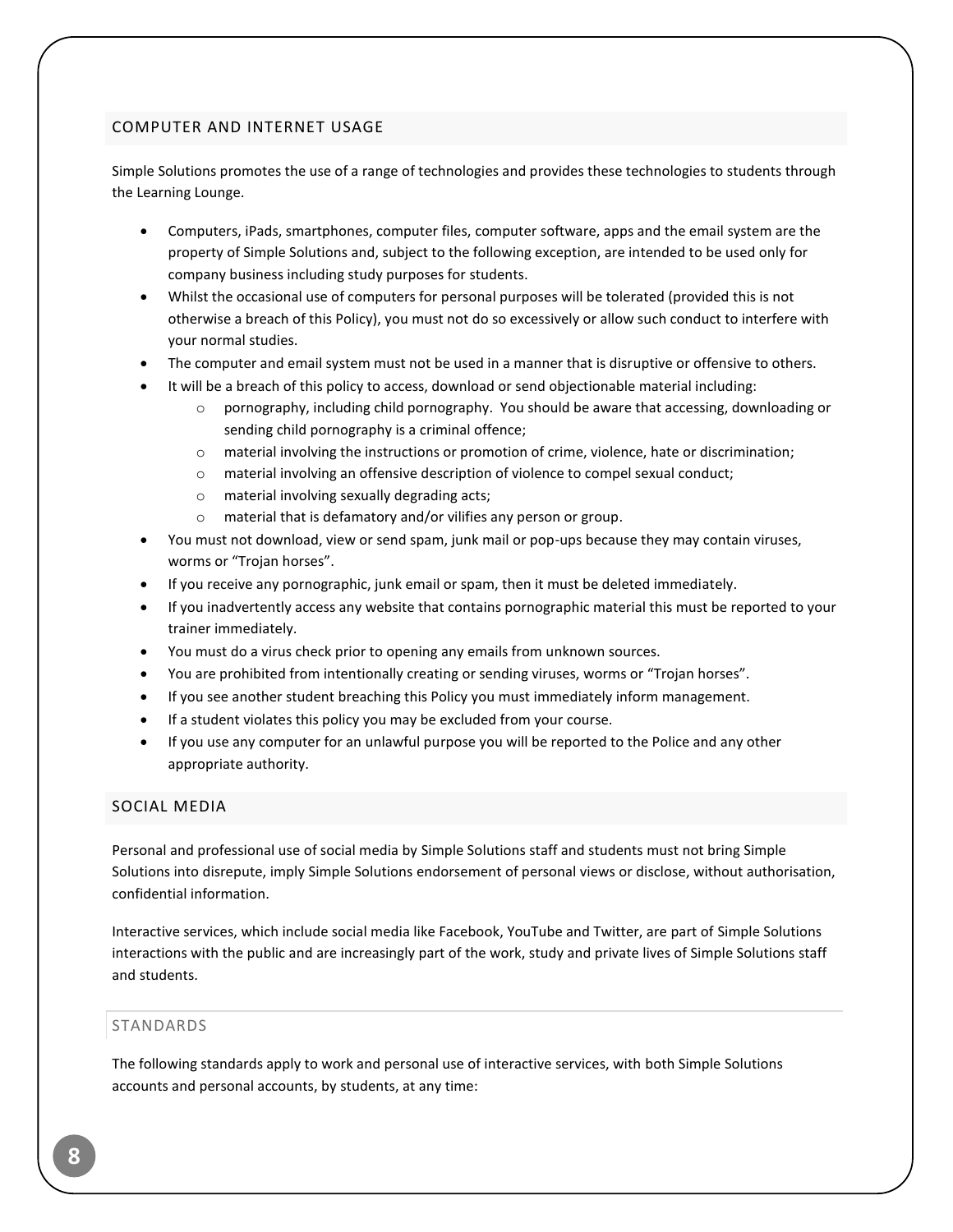### *Students:*

- 1. Do not mix the professional and the personal in ways likely to bring Simple Solutions into disrepute
- 2. Do not defame, bully or harass any individual or organisation
- 3. Do not imply Simple Solutions endorsement of your personal views
- 4. Do not disclose confidential information obtained through your studies

Simple Solutions will enforce these standards as and when appropriate.

### <span id="page-9-0"></span>RESPONSIBILITY

Official Simple Solutions social media accounts are those over which Simple Solutions exercises control. Aspects of control include:

- establishing the account, which must be authorised by the CEO;
- publishing content generated, produced, commissioned or acquired by Simple Solutions;
- moderating user generated content posted on the account, to the extent permitted by the third party site and in line with the expectations and conventions of existing users of the third party site;
- and determining if and when the account is to be modified or closed.

Official Simple Solutions accounts may be listed and cross‐promoted on Simple Solutions platforms. Personal accounts may not be listed or cross‐promoted on Simple Solutions platforms and no personal accounts of staff should be linked to personal accounts of students without CEO consent.

Where an official Simple Solutions account contains a link or reference to an external website Simple Solutions takes no responsibility for the content posted on said external websites simply by virtue of referring to those sites in Simple Solutions content.

If a complaint is received about content on an official Simple Solutions account, Simple Solutions accepts responsibility and the Complaints and Grievances Policy apply. If a complaint is received about content on a personal account, Simple Solutions does not accept responsibility however relevant disciplinary procedures may apply where there has been a breach of the Student Code of Conduct, Employment Contract or other Simple Solutions policy..

Staff and students are responsible for the content they post on their personal social media accounts.

### <span id="page-9-1"></span>CONSEQUENCES OF BREACH

Breach of this policy may lead to disciplinary action including exclusion from their course for students.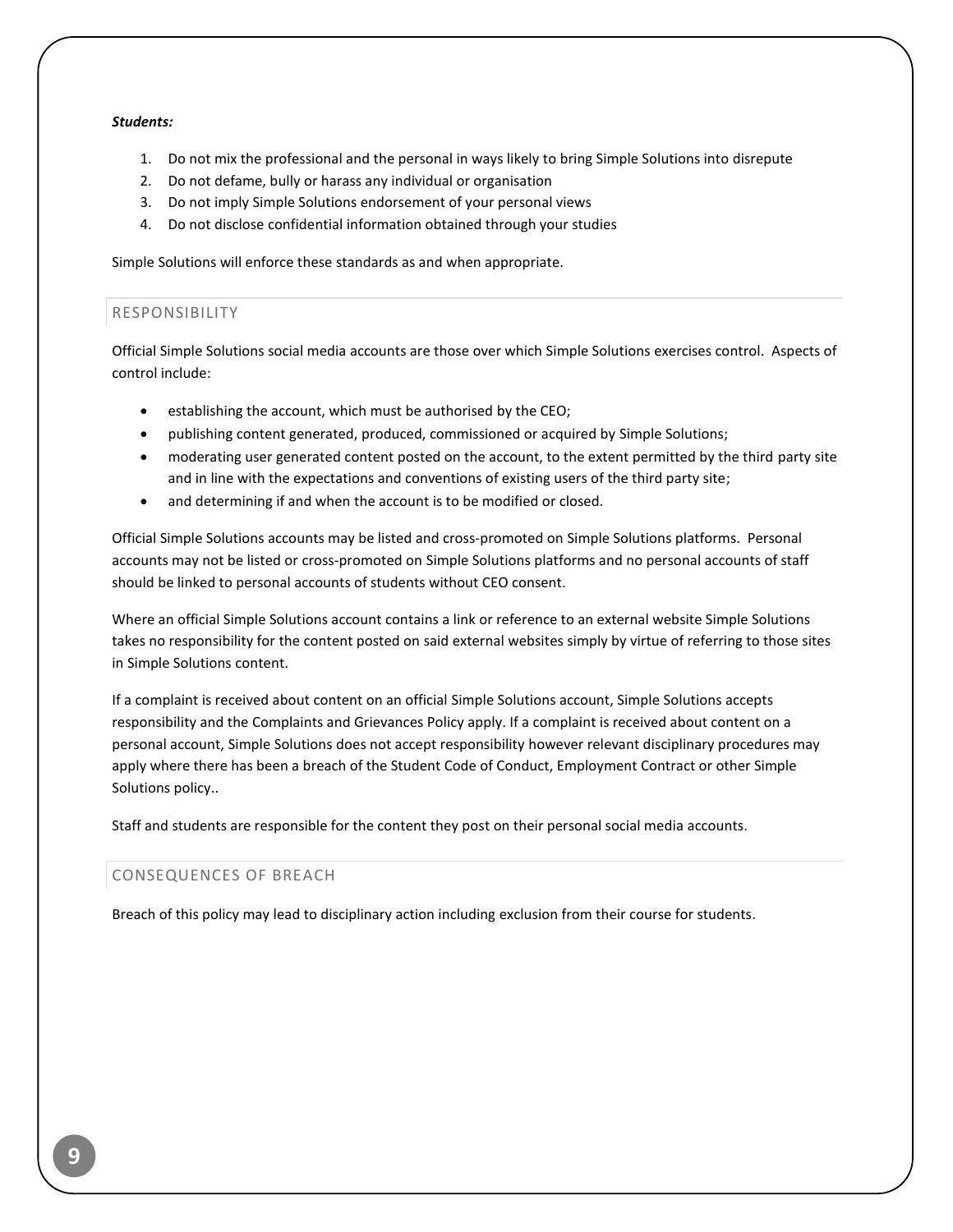<span id="page-10-0"></span>Simple Solutions training programs are generally delivered on a fee-for-service basis however courses may attract a government subsidy from time to time. Simple Solutions will publish detailed information on the cost of attending a specific course in print form and/or on their website. These details are available on request and are also provided to all students at the time of enrolment.

# <span id="page-10-1"></span>PAYMENT OF FEES

All invoiced fees must be paid prior to any training or assessment being undertaken. Fees may be paid by cash, cheque, Paypal, direct deposit, MasterCard or Visa. We do not offer EFTPOS facilities. Fees must be paid as follows:

# <span id="page-10-2"></span>COURSE FEES OF LESS THAN \$1000 PER PERSON

Must be paid in full prior to course commencement.

# <span id="page-10-3"></span>COURSE FEES GREATER THAN \$1000 PER PERSON

Course fees must be paid in instalments as identified on the course information brochure and within 7 days of the invoice date. Simple Solutions does not accept payments of more than \$1000 in advance for course fees.

# <span id="page-10-4"></span>PAYMENT PLANS

Students may request to pay their fees, where the course fee is greater than \$1000, via a payment plan. Payment plans can be scheduled for monthly payments and must meet the following requirements:

- Deposit payable on enrolment of 20% of course fees
- Minimum monthly payment of \$150
- Maximum of 10 payments

Payments under payment plans are due within 7 days of the invoice date. Where payments are not received by the invoice date all training and assessment services will be suspended until payment is received.

### <span id="page-10-5"></span>CREDIT TRANSFERS

There are no fees payable for credit transfers. Where a student has one or more credit transfers they must provide a copy of their Statement of Attainment or Testamur and Record of Results for verification and processing of their Credit Transfer/s prior to commencement of that unit of competency in their current enrolment.

### <span id="page-10-6"></span>ADMINISTRATIVE FEES

All students will be provided with a printed copy of their results and any relevant Statement of Attainment or Testamur on the completion of or their withdrawal from their course. From time to time, students may also be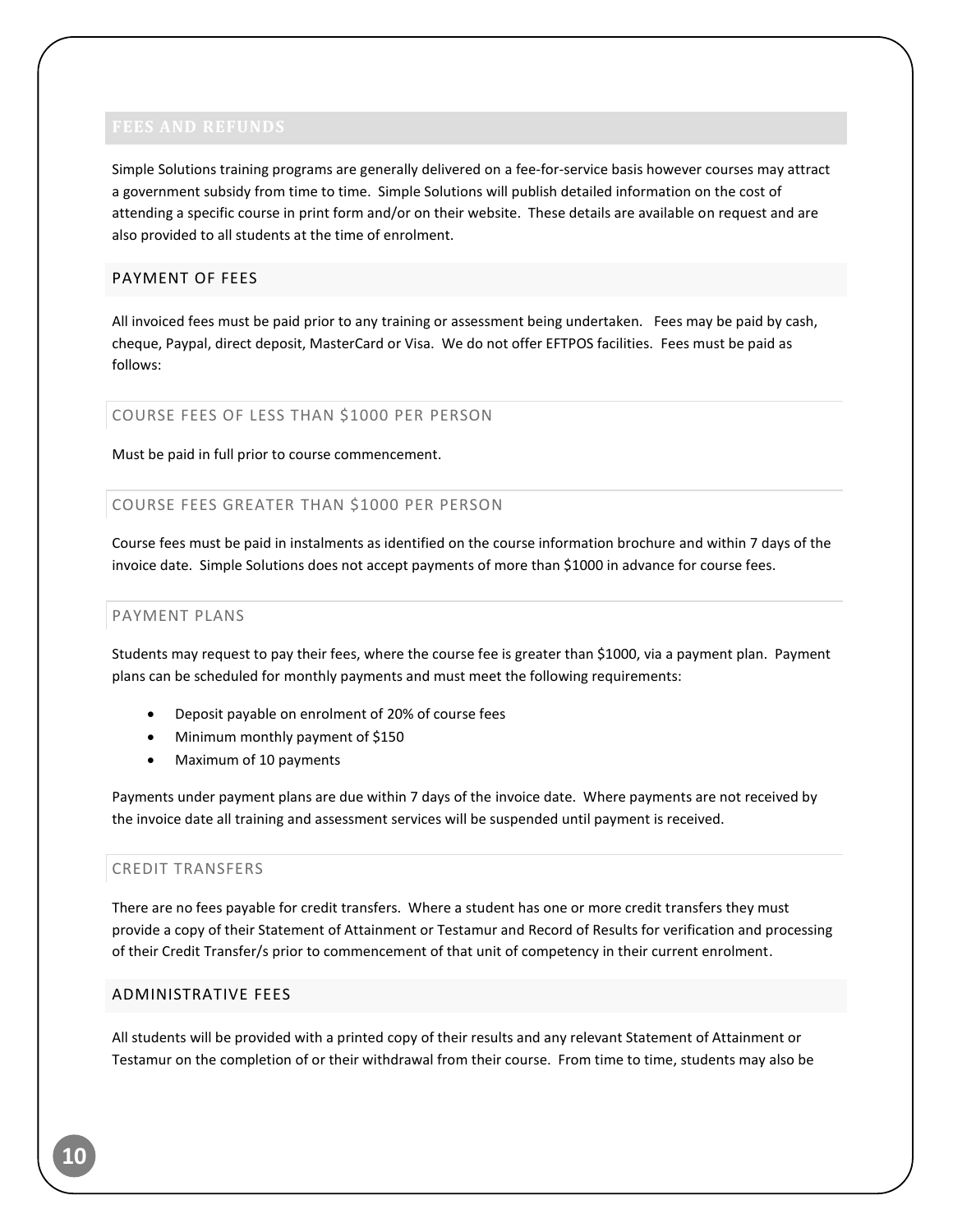issued with progressive record/s of results as they progress through their course. This will be issued purely at the discretion of Simple Solutions.

Where a student requests a replacement of a previously issued document the following fees will apply for retrieval and reproduction of these documents.

| Replacement Statement of Attainment                | \$10                         |
|----------------------------------------------------|------------------------------|
| Replacement Testamur                               | \$10                         |
| Replacement presentation folder                    | S5                           |
| Copies of other documents held by Simple Solutions | 50c per page (by email only) |

### <span id="page-11-0"></span>UNPAID COURSE FEES

No training or assessment will be conducted where a student has outstanding unpaid course fees that have been invoiced and are past the due date for payment.

In addition, no Statements of Attainment, Testamurs or other documents will be provided to students until such time as outstanding course fees are paid.

### <span id="page-11-1"></span>REFUNDS

We will issue refunds when:

- A course has been cancelled by Simple Solutions
- Training participant notifies Simple Solutions of withdrawal in writing 7 days prior to commencement of training

Where a training participant is unable to participate in training due to extenuating medical or personal circumstances such a severe illness or injury or death of an immediate family member, Simple Solutions should be notified immediately and a credit of course fees, full or partial refund may be able to be negotiated depending on the nature and expected duration of the extenuating circumstances. Supporting evidence may be required to substantiate any claim under this policy.

In some circumstances, an alternative participant may attend a training course if the original participant is not available. To assist Simple Solutions we request that you advise us prior to the start of the course where possible and ensure that any pre-course information is relayed to the replacement participant.

All face to face training is devised for a minimum number of participants and Simple Solutions reserves the right to cancel courses or defer courses up to 48 hours prior to commencement. Any fees paid will be refunded, or an alternative course will be offered.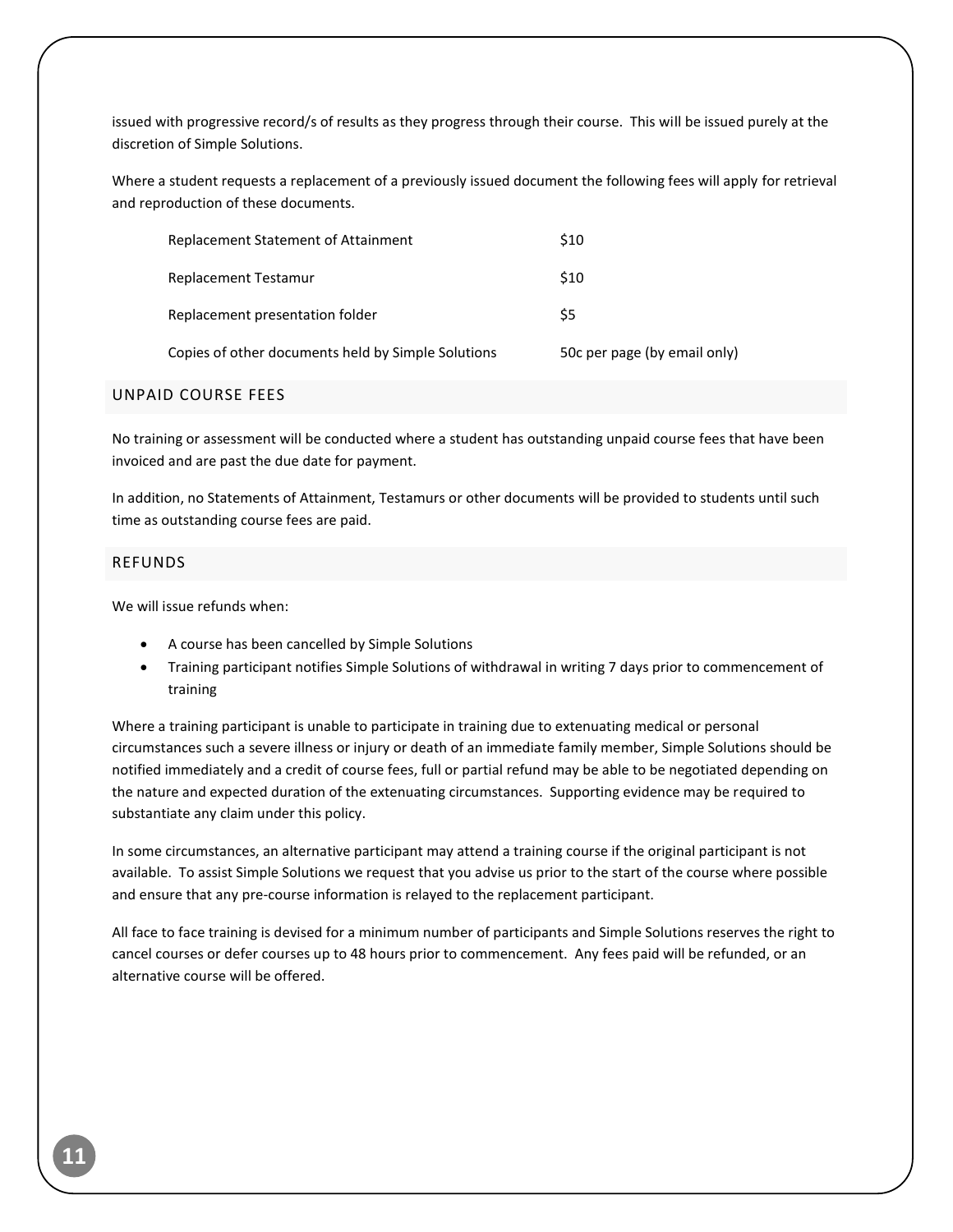# <span id="page-12-1"></span><span id="page-12-0"></span>ENROLMENT

Training participants must complete an Enrolment Form prior to participating in a training program. The Enrolment Form provides Simple Solutions with all relevant personal information and collects data as a regulatory requirement for government agencies. All information provided is confidential and retained according to relevant Privacy legislation and our Privacy and Confidentiality policy.

Prospective students should also indicate on the Enrolment Form their requirement for assistance for special needs.

Information on the course delivery mode is provided to all students at the time of enrolment.

# <span id="page-12-2"></span>STUDENT INDUCTION AND ORIENTATION

All students are allocated to a specific trainer, where possible, at the time of enrolment. Each student will receive an induction and orientation from their trainer, administration staff or via online learning which will include the provision of the following information where relevant to the course;

- Admission procedures and criteria
- Arrangements for the recognition of prior learning
- Assessment facilities and equipment
- **•** Assessment policy
- Assessment procedures
- Attendance (where relevant)
- Code of Practice
- Competencies to be achieved by participants
- Disciplinary regulations
- Entry requirements, prerequisites
- Equipment (where relevant)
- Expectations of students
- Facilities and equipment, including WHS requirements
- Fees and charges
- Complaints/appeal procedure
- Learning outcomes
- Vocational placement requirements including police checks (where relevant)
- Refund policy
- Trainer and assessor support and communication

Following induction and orientation but **prior to the commencement of any training or assessment activities**, if a student decides that they are unable to meet their obligations or are dissatisfied with the terms of their enrolment they may withdraw from the course without penalty and will be provided with a full refund of any fees paid. This must be done within 2 working days of induction and orientation. Students should note that all online training is logged automatically so accessing the training activities via the online learning environment will be monitored.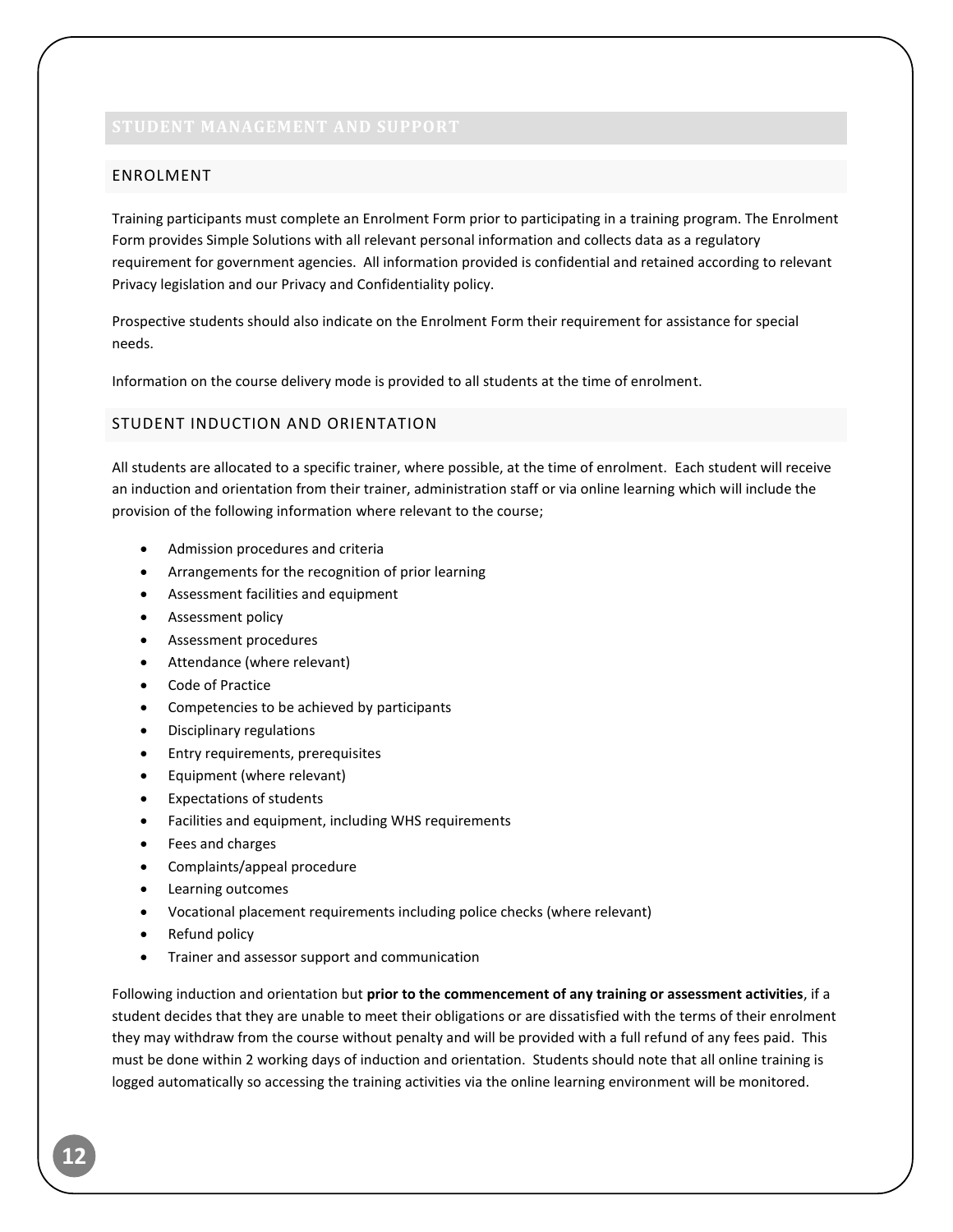# <span id="page-13-0"></span>STUDENT CODE OF CONDUCT

The Simple Solutions Code of Conduct applies to all students enrolled with our organisation and aims to ensure the safety, comfort and wellbeing of everyone involved in your course:

- respect yourself and others harassment, bullying, physical or verbal assault will not be tolerated. This includes comments that may be made via social media and other public forums.
- arrive on time for face to face training and appointments with your trainer/assessor and return promptly from breaks – if you are going to be late arriving or absent, call or SMS your trainer or the training venue to advise them and do not cause unnecessary disruption when you arrive
- behave appropriately ensure your actions and words support learning and teaching
- dress appropriately appropriate clothing and footwear (no thongs) must be worn at all times
- mobile phones must be turned off in class
- adhere to Workplace Health and Safety requirements
- respect the property of Simple Solutions do not damage or remove property from your training area and return any issued training or assessment equipment in the same condition it was provided to you i.e. clean, complete and in good working order

Simple Solutions:

- does not allow illegal drugs or anyone under the influence of legal or illegal drugs or alcohol in the training environment
- requires people who take medication to be aware of medicinal side effects and not to combine it with anything that can place themselves or others at risk

Breaches of the Simple Solutions Student Code of Conduct may result in disciplinary action as outlined in the Student Misconduct Policy.

Illegal activities will be referred to the police.

### <span id="page-13-1"></span>TRAINEE MANAGEMENT

All trainees will be provided with induction and orientation in accordance with the Student Induction and Orientation policy. In addition, trainees and employers will receive additional induction and orientation specific to their obligations under their specific traineeship contract.

### STUDENT CONTRIBUTION FEES

Trainees are required, by their relevant state government, to make a contribution to the cost of their training in the form of a Student Contribution Payment. This payment is calculated based on the published nominal hours for the core and elective units that the trainee is enrolled in multiplied by the current student contribution rate as published by the relevant state government and which changes from time to time. These fees are payable directly to Simple Solutions.

There are circumstances under which a student may apply for a partial or full waiver of these fees. To apply for a waiver the student must complete the Fee Waiver Form which they can obtain from Simple Solutions via the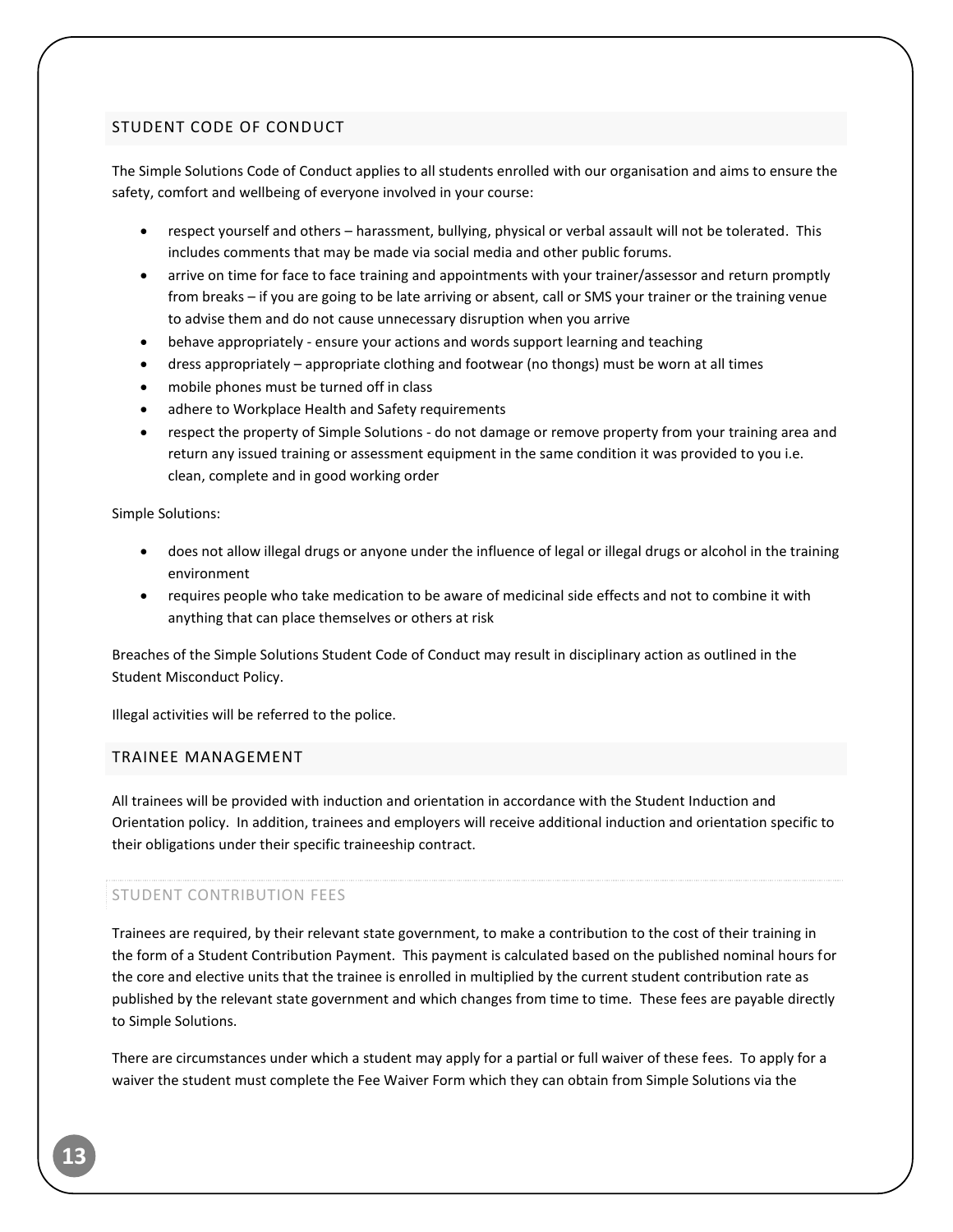administration officer or their trainer. These applications are assessed and approved by Simple Solutions based on the relevant state government policy and contract requirements.

# <span id="page-14-0"></span>ACCESS AND EQUITY

Simple Solutions is committed to access and equity in the provision of training and related services and accordingly to improving people's chances of getting into and succeeding in vocational education, training and employment. As a Registered Training Organisation we accept the challenge of ensuring that training and related opportunities extend to all members of our diverse community.

Simple Solutions personnel are aware and committed to the principles of access and equity. Access and equity issues are addressed during staff induction and during staff meetings and professional development activities.

Access and equity is addressed within our Code of Practice. The Code of Practice is openly communicated to all training participants and training and assessment staff.

Simple Solutions endeavours to eliminate, so far as is possible, discrimination against persons on the ground of;

- Sex
- Marital status or pregnancy
- Family responsibility or family status
- Race
- Religious or political conviction
- Impairment
- Age, etc
- sexual harassment and racial harassment in the workplace and / or in its training facilities

And promotes recognition and acceptance within the community of the equality of men and women; and all races and of all persons regardless of their religious or political convictions or their impairments or ages.

### <span id="page-14-1"></span>LEARNER SUPPORT

Simple Solutions is committed to fostering a conducive learning environment for all students including those undertaking their studies via online learning.

In developing and delivering all training, Simple Solutions will endeavour to:

- Assist students with program related difficulties in and out of class.
- Encourage students to feel a course can be mastered.
- Show concern for students' needs, their self-esteem and their learning, e.g. by handling personal learning problems in a thoughtful and sensitive way; considering the needs of students from equity backgrounds; providing remediation work for individual students.
- Show respect for students beliefs and values while encouraging them to reflect on those beliefs and values.
- Show a sensitivity to students' hopes, expectations and intentions.
- Give attention to students' concerns about occupational preparation, provide information on occupational trends and the implications of different courses and programs.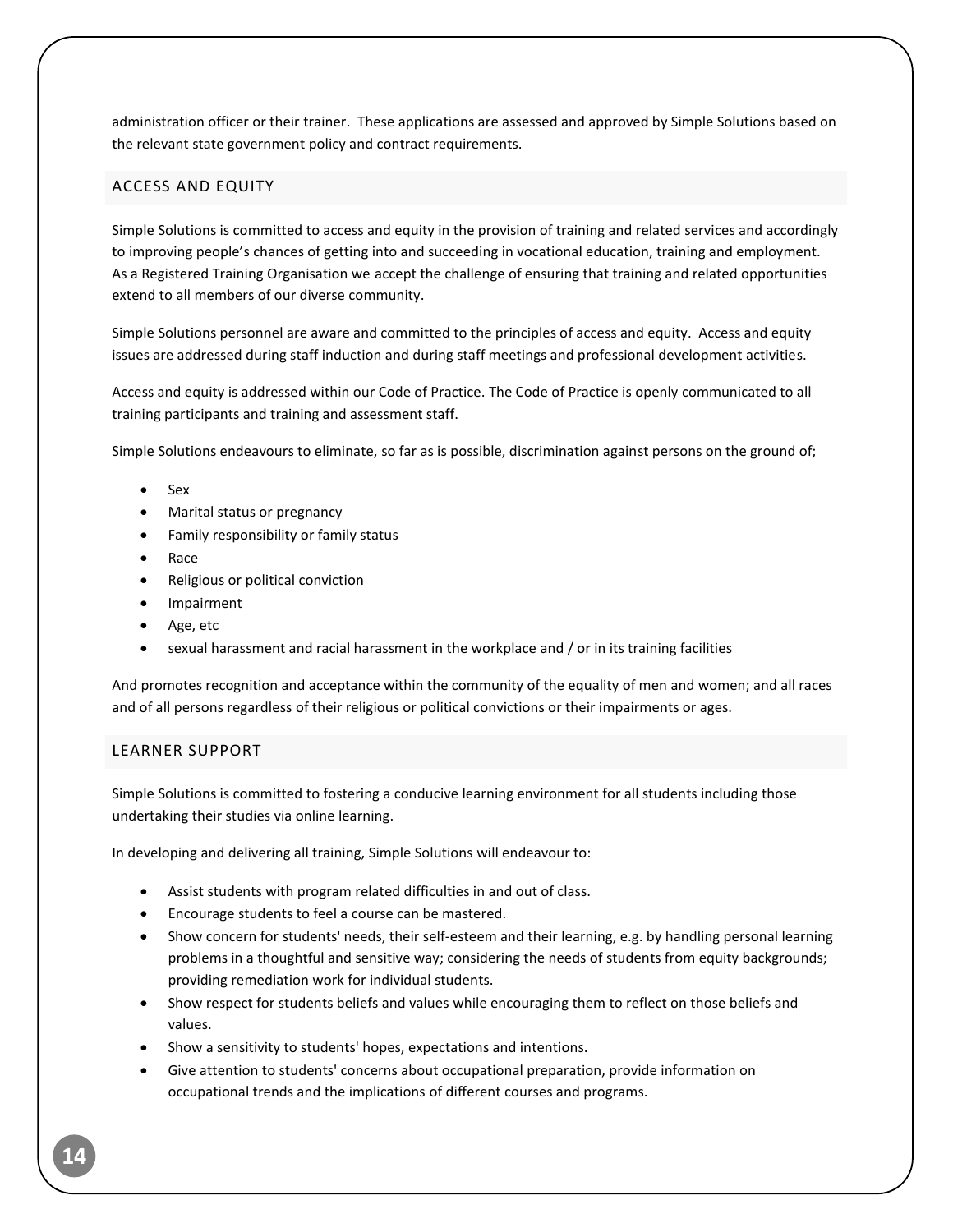Have knowledge of and, when necessary, directs students to teaching support services/programs available within the organisation/community

Future planned improvements to be implemented in our online learning environment include access by students to a large database of responses to common questions, thereby reducing students' dependency on the availability of staff at any given point in time as well as reducing the pressure on staff to be constantly available.

Simple Solutions understands the importance of the development of clear avenues of communication between the training organisation and its students. At Simple Solutions, points of contact with students are extensive and well managed across a range of media (including email, face to face, telephone and correspondence). Simple Solutions encourages students to avail themselves of the contact points that are available to assist them in the achievement of their personal learning goals.

Simple Solutions endeavours to support the unique learning needs of each student however we acknowledge that some learning needs may be outside our scope of practice. Students are encouraged to disclose to their trainer or assessor any specific learning needs that they may have as soon as they are aware of them so that arrangements can be made to meet those needs.

Learners may be able to be supported in one or more of the following ways:

- Through the use of screen readers and other communication technologies
- Via the provision of alternative assessment
- By the application of reasonable adjustment to assessment requirements
- Through the provision of alternative learning materials
- By other methods as required

### <span id="page-15-0"></span>LANGUAGE, LITERACY AND NUMERACY

Simple Solutions acknowledges that all courses it delivers include Language, Literacy and Numeracy tasks. As a result Simple Solutions trainers provide materials, resources and assessment tasks at a level of complexity required in the workplace for that competency only. Trainers also provide opportunities for repeated and supported practice.

Students may be required to complete a Language, Literacy and Numeracy assessment prior to commencement of their course.

Simple Solutions reserves the right to refuse any student entry to their chosen course where, following a language, literacy and numeracy assessment, the assessor determines, in their professional opinion, that the student does not currently have the language, literacy and/or numeracy skills to successfully complete the course.

Simple Solutions can refer students to specialist literacy and numeracy agencies and support services if necessary.

Should students wish to obtain literacy and numeracy support independently they can contact their local TAFE college or other specialist language, literacy and numeracy provider.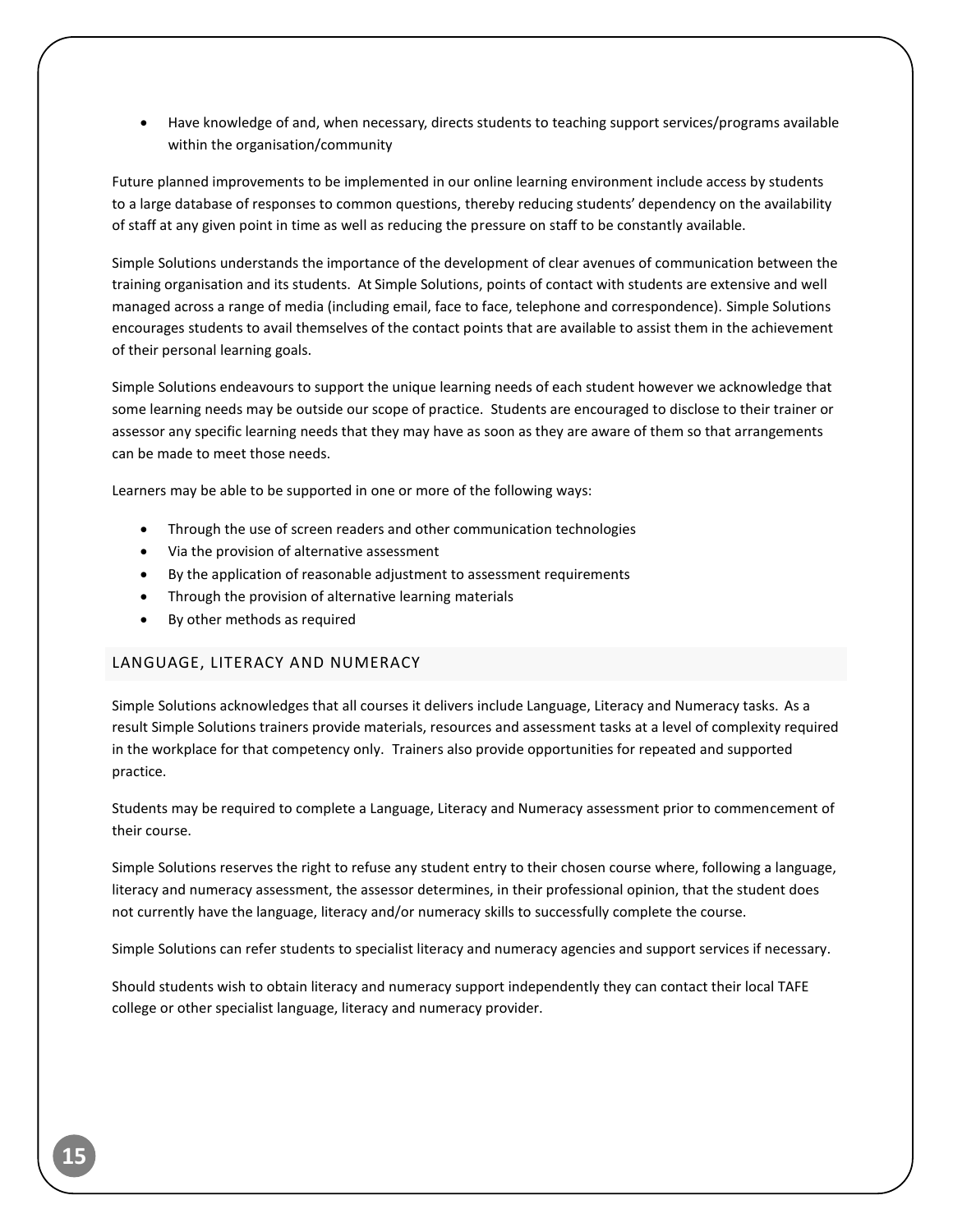# <span id="page-16-0"></span>COMPLAINTS AND GRIEVANCES

Simple Solutions has an established process for dealing with complaints and grievances. Complainants may have a support person or advocate of their choice attend any meetings or discussions throughout the complaints process.

- 1. Participants in Simple Solutions training programs are asked to complete a Feedback Form to allow you to give feedback on various aspects of the training you have undertaken. You may include your name on this form if you wish to be contacted in regards to your comments.
- 2. Where you have a grievance that is more specific than a comment, training participants are asked to contact the Simple Solutions CEO to discuss this grievance and/or forward your grievance in writing to the Simple Solutions CEO.
- 3. All grievances are recorded in a Complaints and Grievances Register and will be responded to within 5 working days.
- 4. The Simple Solutions CEO will take relevant action resulting from the complaint and inform complainants of that action.

If your complaint or grievance has not been resolved to your satisfaction at the conclusion of this process complainants may choose to pursue their complaint in one or more of the following ways:

- Contact the Department of Employment and Training's Complaints Unit on 1800 600 03
- Contact the Office of the Training Ombudsman on 1300 306 399
- Make a claim through the Small Claims Tribunal
- Make a complaint through the Office of Fair Trading

# <span id="page-16-1"></span>STUDENT MISCONDUCT

Students at all times must maintain appropriate behaviour and follow the Simple Solutions Behaviour and Conduct Policy and the Student Code of Conduct. Penalties for breaches of rules or unsuitable or disruptive behaviour will be imposed depending on the nature and severity of the breach.

In the case of minor breaches, a warning will be given and penalties imposed for subsequent breaches.

In the case of major or repeated breaches, penalties may be imposed immediately including;

- Suspension from the course
- Reporting of breaches to Job Services Australia Provider, Disability Employment Service, and/or Centrelink
- Exclusion from the course (no refunds are applicable)
- Commencement of legal action
- Referral to the police service in the relevant jurisdiction.

All disciplinary matters will be handled by the CEO.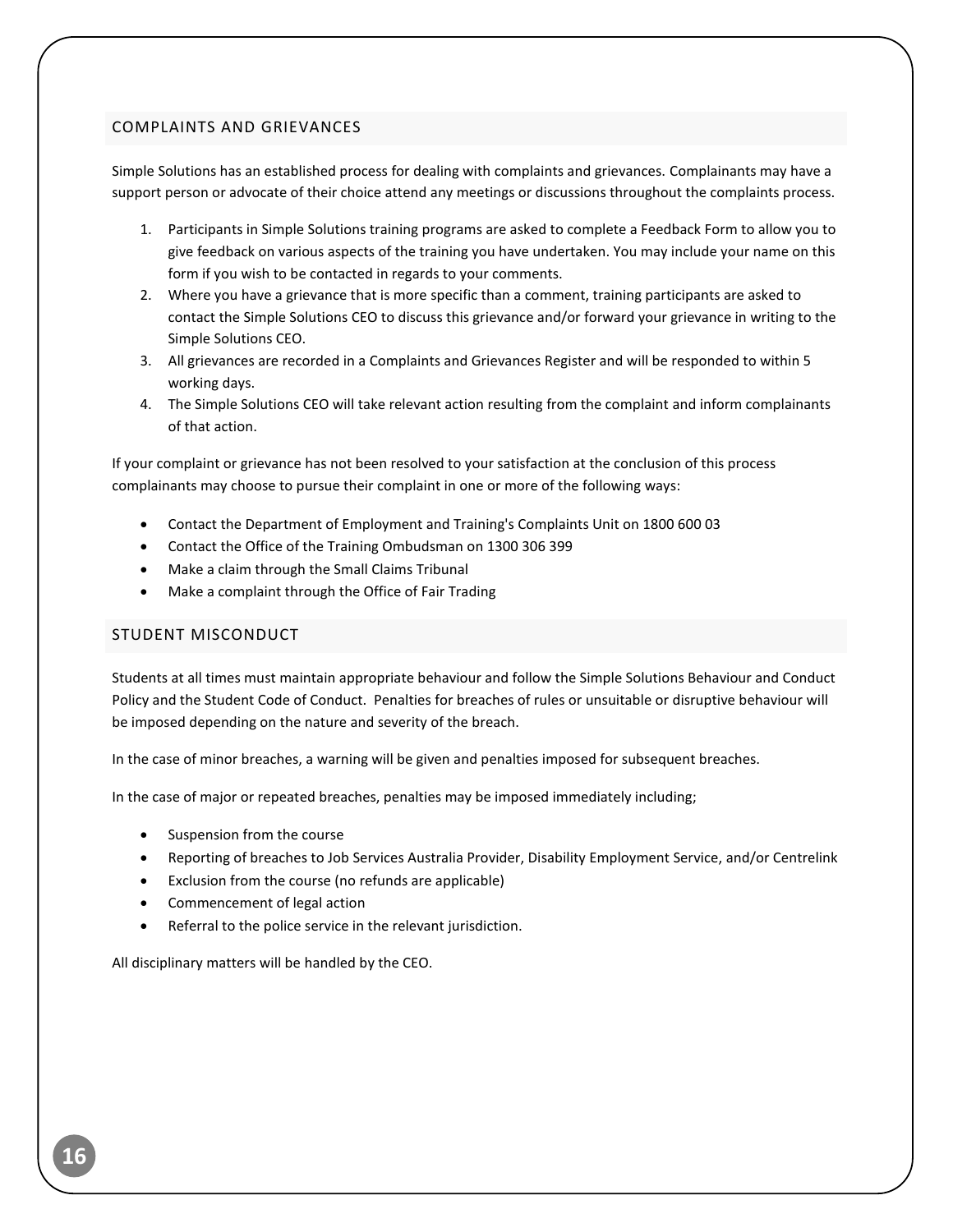### <span id="page-17-1"></span><span id="page-17-0"></span>ASSESSMENT

All assessment undertaken by students will comply with the Assessment Guidelines included in the applicable endorsed qualification being studied. The assessment process will be valid, reliable, fair and flexible.

### <span id="page-17-2"></span>INFORMATION

Information will be provided of the context and purpose of the assessment and the assessment process. Feedback will be provided to students about the outcomes of the assessment process.

### <span id="page-17-3"></span>STANDARD OF WORK

Students will be provided with criteria for the completion of any assessment activity including assignments, project, workplace activity, examinations or group activities.

Students should complete their assessment activity in-line with the set criteria. This may include such activities as word processing standards, referencing, lay-out and presentation methods or styles.

Standards of work will be reflective of the content, performance criteria or elements required of a (or group of) module/s or competency/ies and/or in-line with relevant and current workplace practices.

### <span id="page-17-4"></span>ASSESSMENT DATES

Student will be required to meet dates in a range of ways such as:

- Submission dates for assignments and projects
- Pre-determined assessment activities held during face to face assessment time (ie role plays, presentations, group activities)
- Examination dates
- Workplace visits by Simple Solutions assessors.

If students comply with the required assessment dates, but are initially assessed as not yet competent, they are entitled to a second attempt (re-submission). Re-submission should take place within four weeks. Should additional re-submission be required this will be negotiated with the student, employer and Simple Solutions however no more than two resubmissions will be accepted. Where work placement is an integral part of the assessment activities, the submission and re-submission dates will usually reflect an end of qualification date.

### <span id="page-17-5"></span>RE-SUBMISSION ACTIVITIES

If students are requested to re-submit or re-do assessment activities they will only be re-assessed on the components initially determined as not yet competent. To ensure equity and fairness of assessment for all students, re-submission activities may vary from those originally set by the teacher/assessor.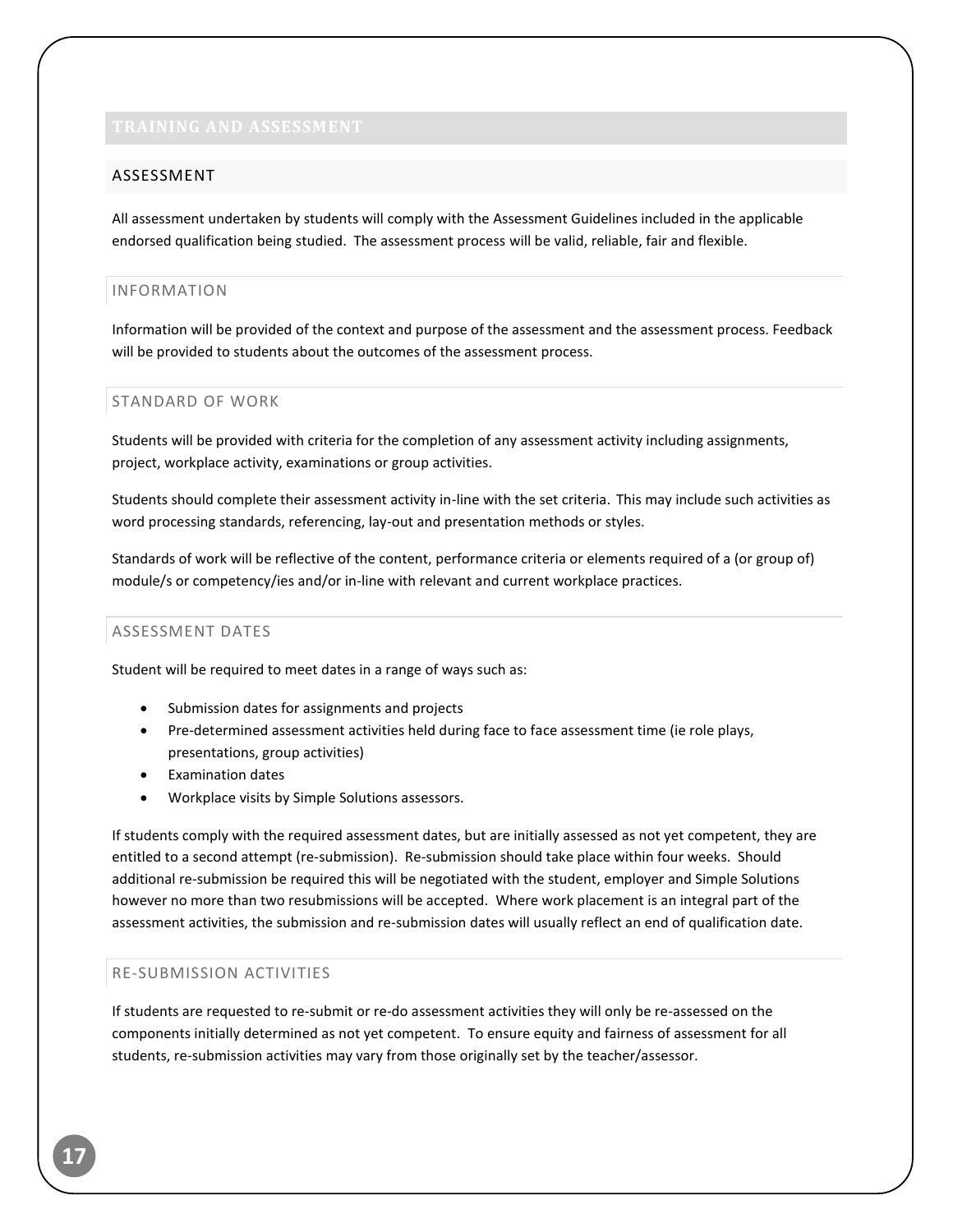# <span id="page-18-0"></span>LATE SUBMISSIONS

It is the student's responsibility to attend and participate in scheduled assessments. If the student is unable to attend a scheduled assessment session or submit an assessment item by the due date, the student must notify Simple Solutions prior to the assessment.

If a student submits or requests to undertake an activity after the assessment date, but before the end of their current enrolment period for that module/competency, the activity will be marked. There will be no re-submission option for late assessments unless they have been pre-approved.

# <span id="page-18-1"></span>EXTENSIONS

Extension may be granted for exceptional circumstances. Depending on the mode of study, reasons for extension may vary from health, personal or work reasons, ie: work situations carry greater implications for part-time students working full-time, than full-time students not working.

All requests for extensions should be:

- Negotiated in advance with the trainer and/or assessor
- Confirmed in writing by the student and the trainer and/or assessor. Email is acceptable however SMS messages are not acceptable in this instance.

An assessment activity completed by the extended date still has a re-submission option. If the extension cannot be arranged before the due date:

- Students should make a reasonable attempt to give notification to Simple Solutions via telephone, fax, letter or e-mail.
- Significant evidence needs to support a request for an extension after the due date (ie: doctor's certificate).
- The request must be in writing.

### <span id="page-18-2"></span>RE-EVALUATION PROCESS

A student who is not satisfied with the result provided on an assessment activity has the right to approach the appropriate trainer or assessor concerned for a re-evaluation no later than 14 days after results have been notified to the student.

If a student still has concerns with their result they should refer to Assessment Appeals policy.

### <span id="page-18-3"></span>ASSESSMENTS RETAINED BY SIMPLE SOLUTIONS

In order to meet a range of auditing requirements Simple Solutions will be retaining evidence of student's work submitted. This may be in the form of, but not exclusive to:

- Keeping the originals of any assessment items submitted
- Keeping the samples of assignments submitted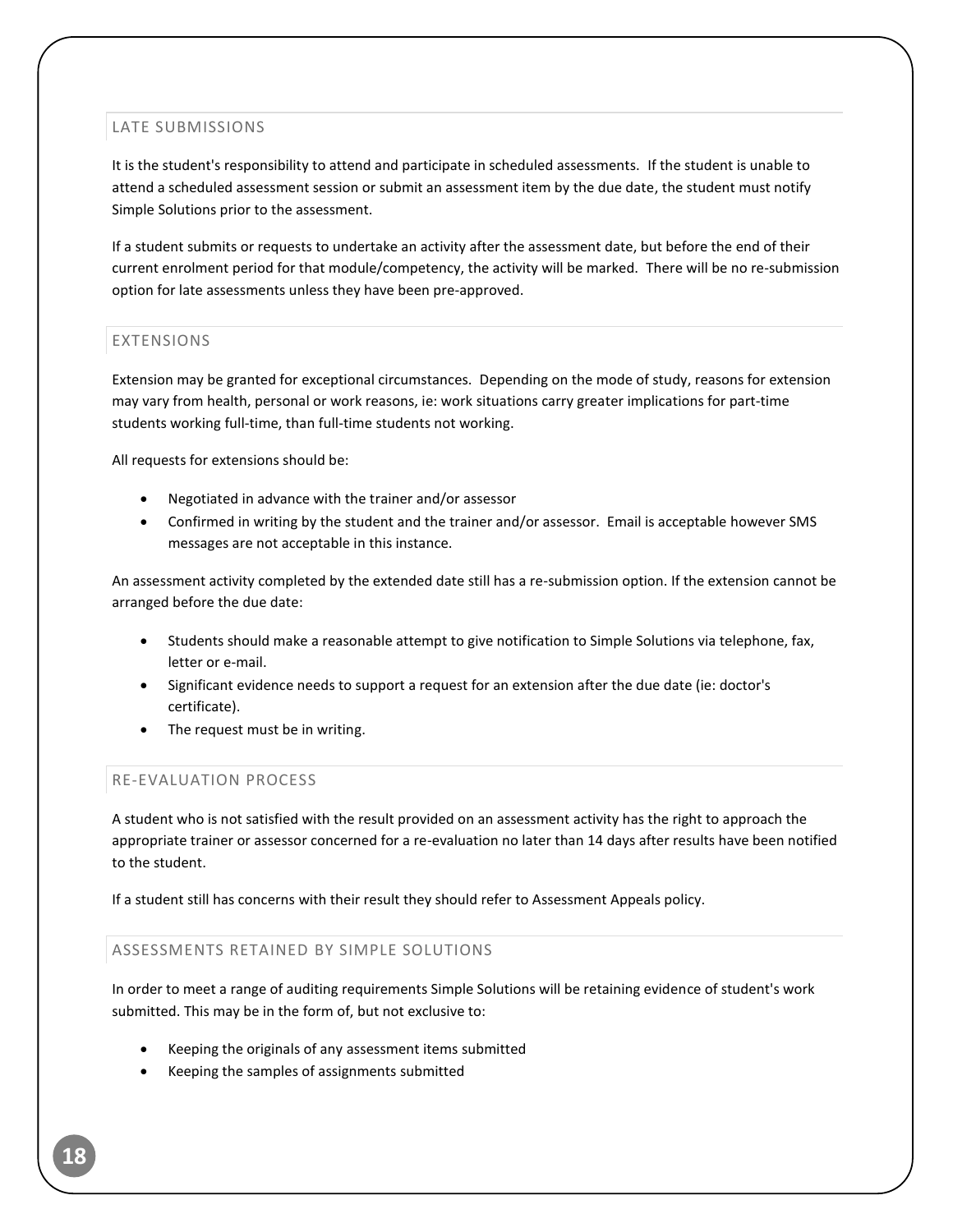Keeping photographic, video or audio evidence of projects, presentations, interviews or work placement activities.

In each case, students will be provided with a criteria response sheet or other appropriate feedback attached to the assessment items submitted (particularly relevant for written assignments).

### <span id="page-19-0"></span>ASSESSMENT ITEMS

Simple Solutions retains hard copy or electronic versions of all completed student assessment items for each student for a minimum of six months from the date on which the judgement of competence for the student was made or for the duration of the student's enrolment, whichever is the longer period.

Students may request in writing, before the end of this period, to collect their completed assessment items from Simple Solutions at the end of this period. If no such request has been received, Simple Solutions reserves the right to destroy these assessment items at their discretion.

# <span id="page-19-1"></span>ASSESSMENT FOR STUDENTS WITH SPECIAL NEEDS

Where students have special needs, assessment tasks may be adjusted and assessment methods may be negotiated to meet candidate special needs, within reasonable limits of feasibility and cost to Simple Solutions.

Alternative assessment methods may include but not be limited to:

- Face-to-face interview
- Evidence submitted on audio tape, CD/DVD
- Reprinting / enlarging print of assessment tools.

Where students feel they may require assistance with assessment they should, in the first instance, advise Simple Solutions at the time of enrolment. If this need become apparent during the course the student should immediately approach their trainer/assessor and Simple Solutions to negotiate the process.

### <span id="page-19-2"></span>ASSESSMENT APPEALS

All candidates may appeal assessment outcomes. Appeals may be based upon the following circumstances:

- Insufficient information provided to the candidate prior to the assessment
- Incorrect information provided to the candidate prior to assessment
- Assessor did not consider all evidence submitted
- Any other matter deemed relevant by the CEO.

In these circumstances the candidate should forward a written appeal to the Simple Solutions CEO. Appeals must be received by Simple Solutions within 14 days of receipt of the final assessment outcome.

The appeal should outline the candidate's concerns and detail:

- the candidate's full personal details, ie. Name, address, and date of birth
- the date and time of the assessment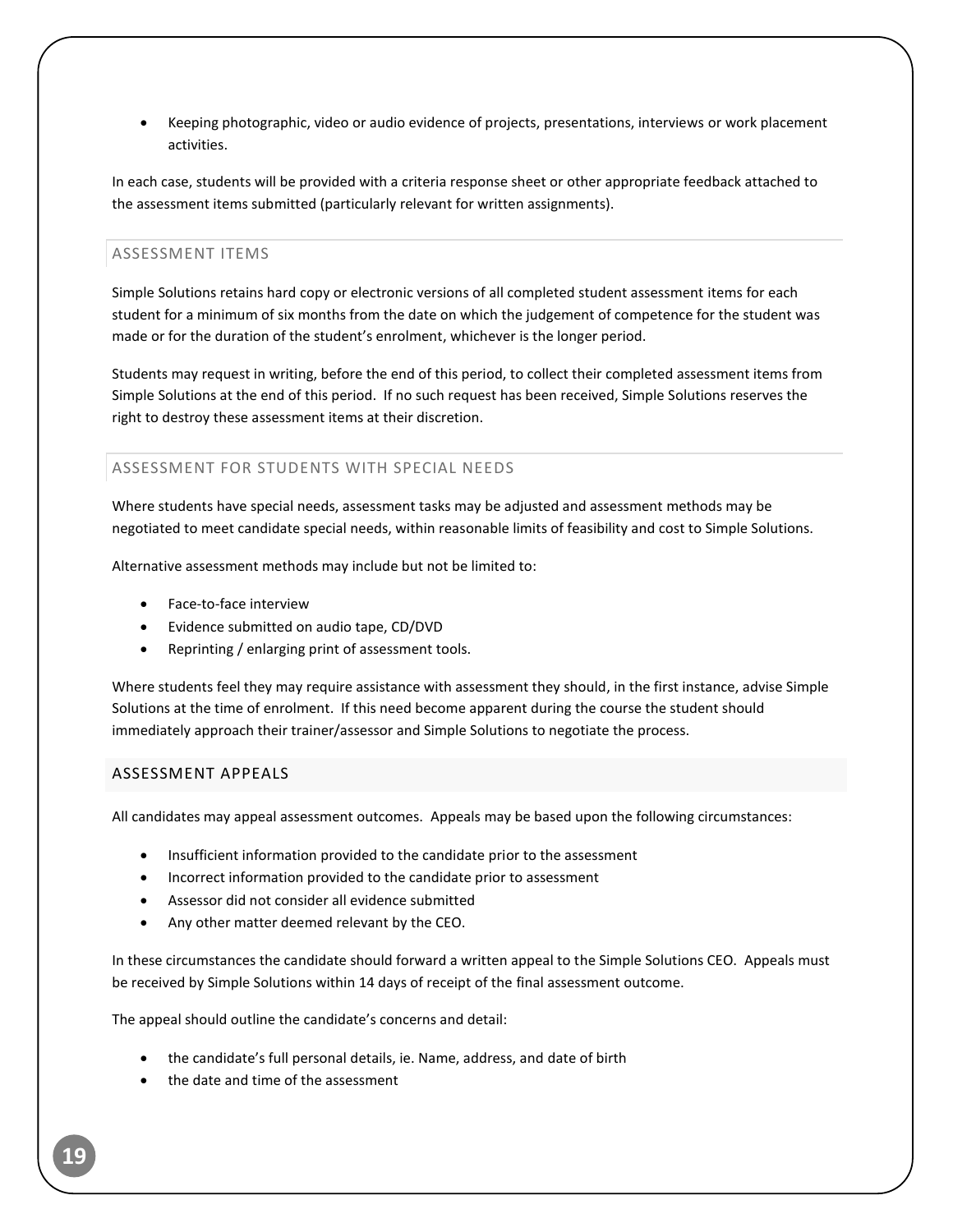- the unit of competence being assessed
- all information that the candidate wishes to be considered for the appeal
- the reason for the appeal.

Upon receipt of an appeal the Simple Solutions CEO will notify the appellant of receipt of the appeal within 5 working days.

The CEO will undertake a review of the grounds for the appeal and, where required, may engage an alternative assessor to re-assess the students work. This process will be completed as efficiently as possible however depending on the quantity and nature of the assessments to be reviewed the review process may take some time to complete.

The CEO will notify the appellant as to the progress of the appeal and the expected date of the review process within one month of receipt of the appeal if it has not been completed by this time.

All outcomes of the appeals process are binding and no further internal appeal will be considered.

# <span id="page-20-0"></span>OUTCOMES AND QUALIFICATIONS

Student results and qualifications are issued in a timely manner and in accordance with national guidelines. Statements of Attainment will be issued to those participants who undertake assessment. Certificates of Attendance will be issued to those participants who do not undertake assessment. All Qualifications, Statements of Attainment and Certificates of Attendance will be despatched within 21 working days of recording of final assessment outcome by the assessor and payment of fees.

Assessment outcomes are recorded using the following result codes.

- C Competent
- NYC Not Yet Competent
- RPL Recognition of Prior Learning
- W Withdrawn
- NA Not complete
- CT Credit granted for Statements of Attainment issued by Other RTOs

All student records are kept confidential and securely archived. Students may access their files upon written request to Simple Solutions.

### <span id="page-20-1"></span>CHEATING

Cheating is defined as "any fraudulent response whatsoever by students to any item of assessment including any actions which may otherwise defeat the purposes of assessment" (Australian National University. (2007). 2007 Undergraduate Handbook. Canberra: Australian National University.).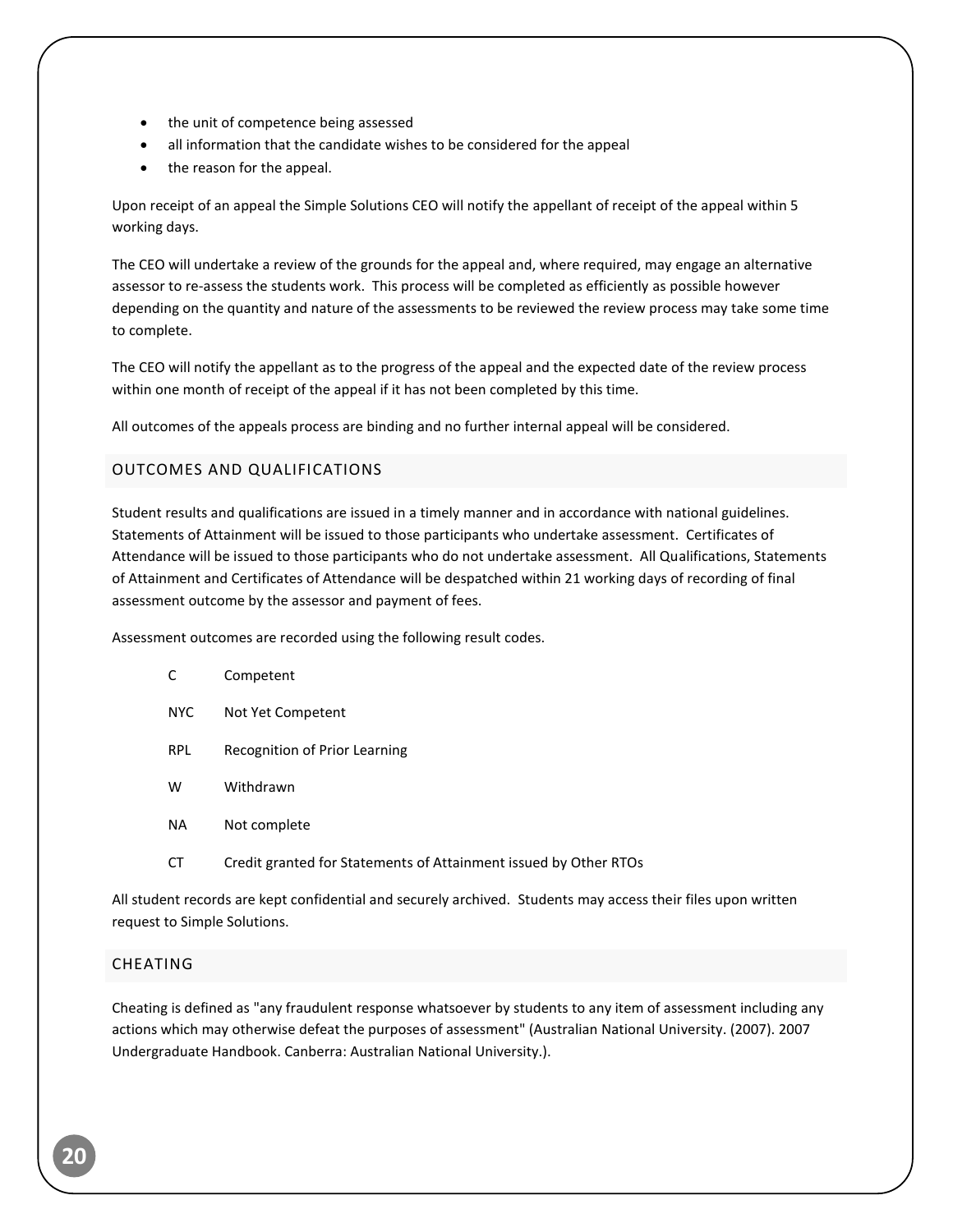Any form of cheating constitutes a major infringement of the Simple Solutions' academic values. As such, any cheating, including but not limited to collusion and plagiarism, will result in an automatic fail and suspension from further classes. The student must provide a written application addressed to the Simple Solutions CEO showing due cause as to why the student should be allowed to return to study. The application will be reviewed as part of a student review process and the CEO will decide on appropriate action.

# <span id="page-21-0"></span>COLLUSION

All parties who collude (get together) and copy an assessment item(s) for the purpose of deception will fail. A result of "not yet competent" will be issued. This failure will also extend to the author of the original assessment item(s).

# <span id="page-21-1"></span>PLAGIARISM

Plagiarism is "the act of taking and using another person's work as one's own" (ANU Handbook, 2007). Any of the following acts constitutes plagiarism unless the work is appropriately acknowledged:

- Copying the work of another student
- Directly copying any part of another's work
- Summarising the work of another
- Using an idea derived from another person's work.

### <span id="page-21-2"></span>RECOGNITION OF PRIOR LEARNING (RPL)

Skills Recognition includes Recognition of Prior Learning (RPL). Recognition of Prior Learning is a form of assessment. Simple Solutions offers RPL for all students enrolled in all qualifications.

### WHAT IS RECOGNITION OF PRIOR LEARNING (RPL)?

Recognition of Prior Learning (RPL) is the acknowledgement of a person's skills and knowledge acquired through previous training, work or life experience. RPL may be used to grant status or credit in or towards a subject, module, or unit of competence.

The assessment of RPL may be embedded within Simple Solutions' assessment tools. RPL may also be applied for as a separate process.

### HOW IS RPL ASSESSED?

If you believe that you might be eligible for Recognition of Prior Learning Simple Solutions is pleased to offer you this facility.

RPL is available to all prospective students. Candidates may apply for recognition of their learning and skills by supplying evidence of:

- Previous recognised training undertaken
- Work and life experiences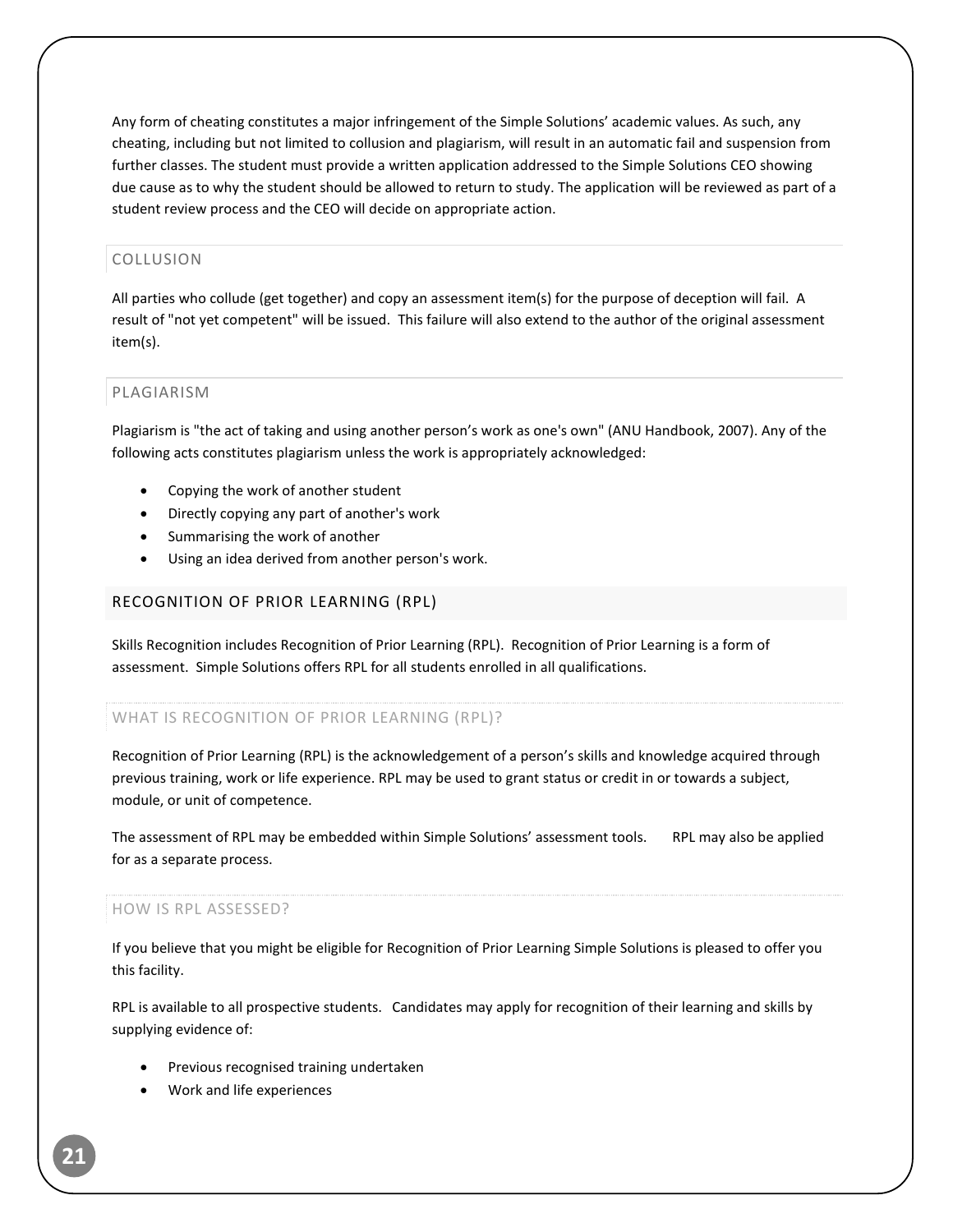Non-formally recognised training undertaken.

Examples of forms of evidence may include but are not limited to:

- Certificates/credentials gained from previous courses
- Work samples
- Video of performance
- Examining & evaluating items of work
- Support letters from employer/supervisor
- On the job demonstrations
- Producing completed items/photographs
- Oral presentation to RPL assessor

Candidates may make application to Simple Solutions using:

- the RPL Information Kit available from their trainer or our administration;
- our online RPL pathways where available.

Candidates may be invited to attend an interview process to discuss their application. Further information or documentation may be requested. An assessment and verification of the application will be undertaken by an assessor.

Applicants will be notified of the assessment decision. Skills recognition assessments and outcomes will be recorded and relevant qualifications/Statements of Attainment will be issued where applicable.

Candidates may appeal a decision. Appeals should be lodged with Simple Solutions in line with the Simple Solutions Assessment Policy.

### <span id="page-22-0"></span>CREDIT TRANSFERS

Simple Solutions will recognise Qualifications and Statements of Attainment issued by other Registered Training Organisations upon production and verification of the Qualification or Statement of Attainment.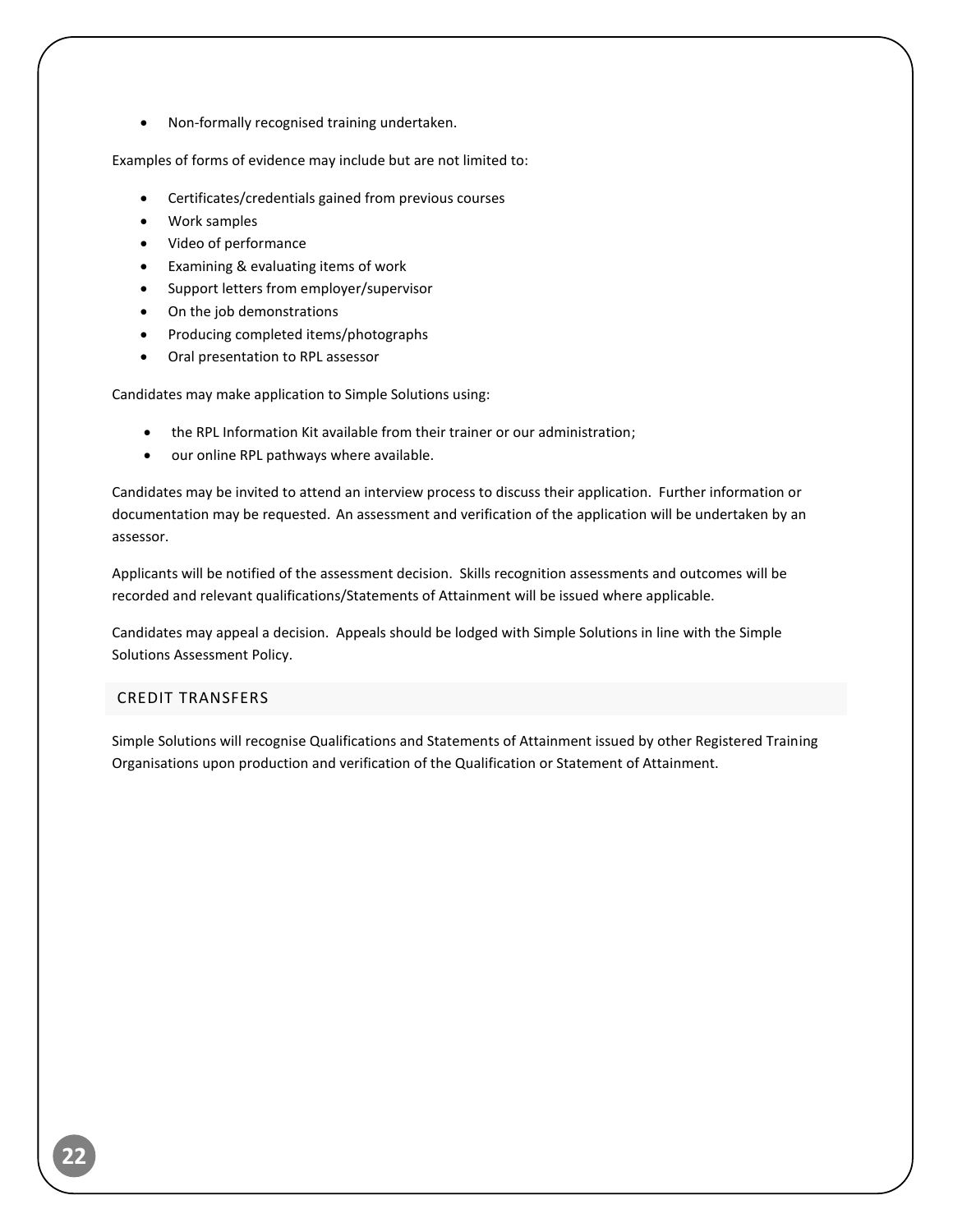### <span id="page-23-1"></span><span id="page-23-0"></span>WHAT IS IT?

Vocational education and training (VET) is 'education and training for work'. It exists to develop and recognise the competencies or skills of learners for the workplace.

It has traditionally been seen as post-secondary, non-university education and training, focusing on apprenticeships. But reforms in the past decade now see vocational education and training programs offered in secondary schools, stronger links with university study options and eight levels of qualifications offered in most industries, including high growth, new economy industries.

**Providers of learning and assessment services** are registered by the system and regularly audited for service quality. The system enables providers to operate anywhere in Australia, and to issue nationally-recognised qualifications. Registered Training Organisations include TAFE institutes, private training and assessment organisations, enterprises, universities, schools and adult education providers.

**System clients** are the learners themselves (students, apprentices, training participants and retrainees) and their employers.

**Industry-led -** Vocational Education and Training in Australia is an industry-led system, through the leadership of the Department of Education, Employment and Workplace Relations (DEEWR) and through the development of industry-recognised training packages by representative bodies.

# <span id="page-23-2"></span>TRAINING PACKAGES

Training Packages are an integrated set of nationally endorsed standards, guidelines and qualifications for training, assessing and recognising people's skills, developed by industry to meet the training needs of an industry or group of industries.

Training packages consist of competency standards, assessment guidelines and qualifications. Optional nonendorsed components may consist of support materials such as learning strategies, assessment resources and professional development materials.

Training Packages are developed by industry through national industry skills councils, Recognised Bodies or by enterprises to meet the identified training needs of specific industries or industry sectors. To gain national endorsement, developers must provide evidence of extensive consultation and support within the industry area or enterprise.

Training Packages complete a quality assurance process and are then endorsed and placed on training.gov.au

Training Packages have been developed to meet the skills needs of many industries – these include: Metals, Community Services, Health, Business Services, Transport and Distribution, Forest & Forest Products, Racing Industry, etc. They are reviewed regularly – usually every three years to ensure they remain relevant to industry needs and to allow issues that arise during their implementation to be addressed.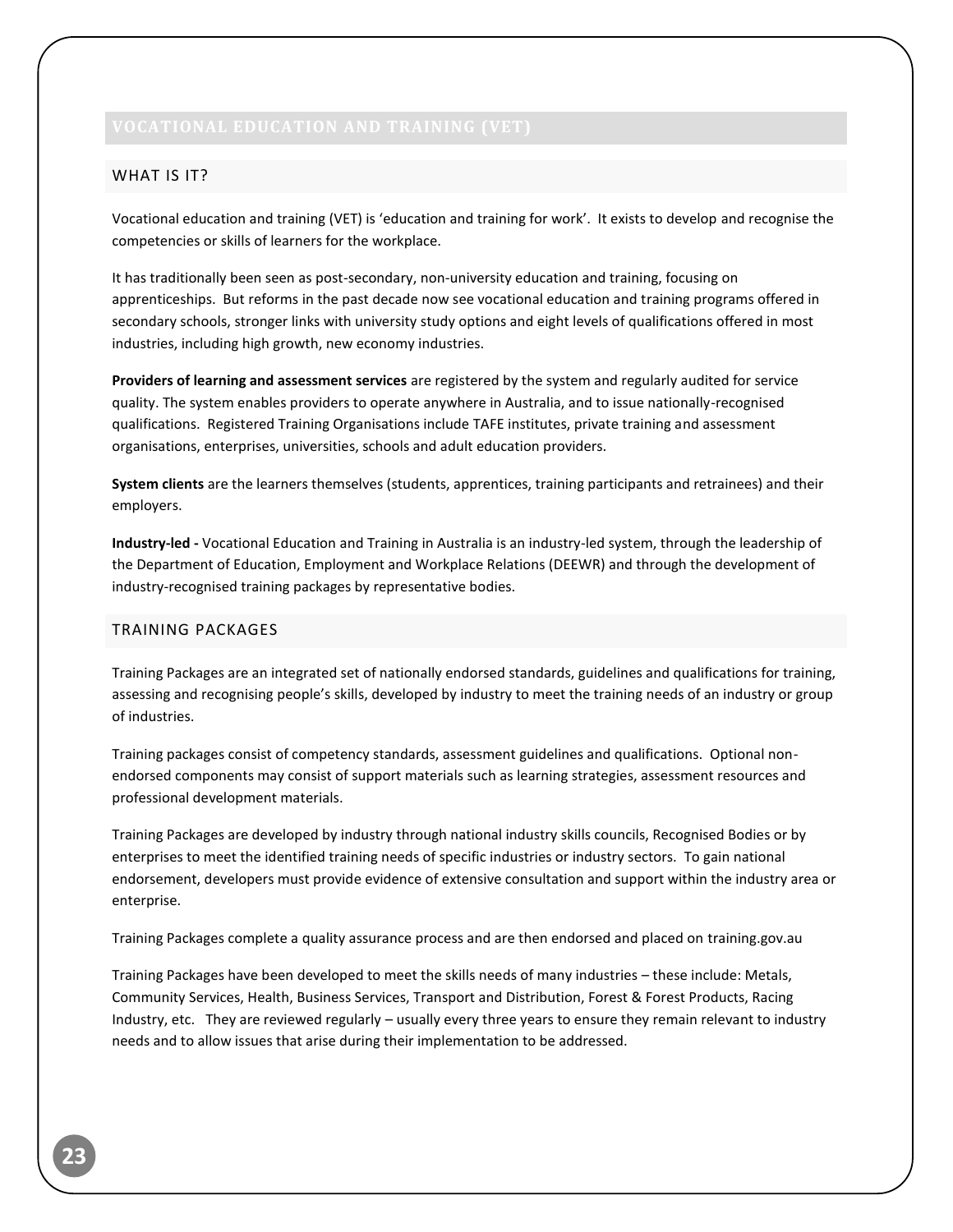# <span id="page-24-0"></span>OTHER VET TERMINOLOGY & DEFINITIONS

The following is a listing of other relevant vocational education and training terminology and definitions to help students' understanding of the context of their study and assessment.

# COMPETENCY BASED TRAINING (CBT)

Competency-based training (CBT) is training which develops the skills, knowledge and attitudes required to achieve competency standards.

### COMPETENCY STANDARD

A competency standard is an industry-determined specification of performance which sets out the skills and knowledge required to operate effectively in employment. Competency standards are made up of units of competency, which are made up of elements, performance criteria, a range of variables, and an evidence guide. Competency standards are an endorsed component of a training package.

# COMPETENCY BASED ASSESSMENT (CBA)

Competency based assessment (CBA) is the gathering and judging of evidence in order to decide whether a person has achieved a standard of competence.

### COMPETENCE

Competence is achieved when an individual can perform and apply a combination of skills and knowledge to the standard required in a range of situations in the workplace.

### ASSESSMENT

Assessment is the process of gathering and judging evidence in order to decide whether a person has achieved a standard or objective.

# <span id="page-24-1"></span>QUALITY IN AUSTRALIAN TRAINING

Quality in the Australian vocational education and training system is contributed to by two frameworks:

- 1. The Standards for NVR Registered Training Organisations; and
- 2. The Australian Qualifications Framework.

The following is a brief explanation of these two aspects of training in Australia.